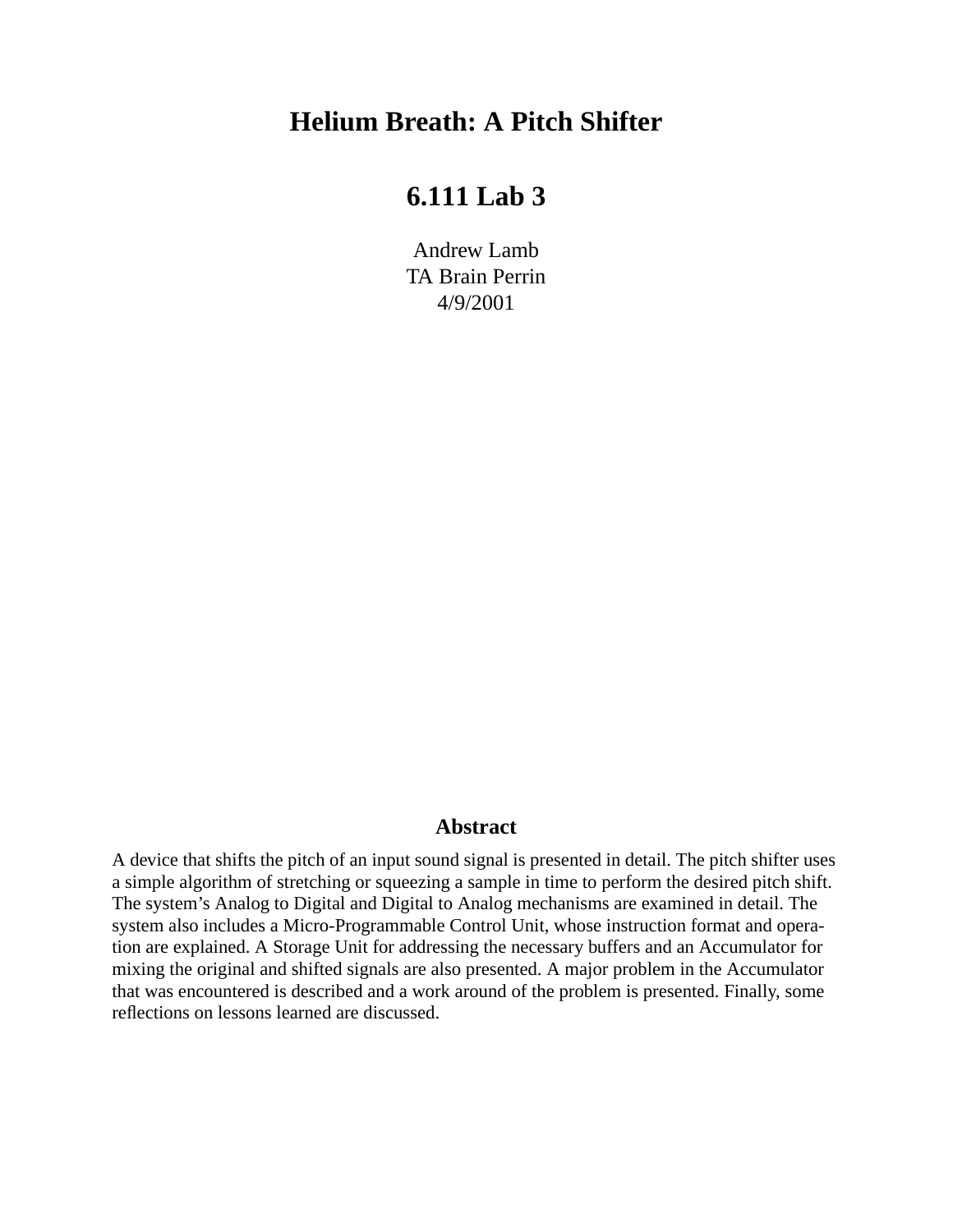# <span id="page-1-0"></span>**[Table of Contents](#page-0-0)**

[Abstract 1](#page-0-0) [Table of Contents 2](#page-1-0) [List of Tables 3](#page-2-0) [List of Figures 4](#page-3-0) [Introduction 5](#page-4-0) [Overview 5](#page-4-1) [Block diagram and input specification 5](#page-4-2) [A/D and D/A considerations 6](#page-5-0) [Digital portion of the pitch shifter 7](#page-6-0) [Timing Unit 8](#page-7-0) [Overview 8](#page-7-1) [System clock 9](#page-8-0) [Sample clock 9](#page-8-1) [Input \(Analog to Digital conversion\) 10](#page-9-0) [MCU 11](#page-10-0) [Overview 11](#page-10-1) [Instruction Format 11](#page-10-2) [Hardware implementation 11](#page-10-3) [Flow control 12](#page-11-0) [Assembly code 14](#page-13-0) [Storage Unit 16](#page-15-0) [Overview 16](#page-15-1) [Buffer addressing 16](#page-15-2) [Maximum buffer size 17](#page-16-0) [Implementation 17](#page-16-1) [Accumulator and Output \(Digital to Analog conversion\) 21](#page-20-0) [Overview 21](#page-20-1) [Original design 22](#page-21-0) [Implementation problems 24](#page-23-0) [Alternate design 24](#page-23-1) [Timing 25](#page-24-0) [External Synchronization 25](#page-24-1) [RAM timing 26](#page-25-0) [Debugging Strategy and Experience 27](#page-26-0) [MCU checkoff: make a detailed diagram 27](#page-26-1) [Accumulator: VHDL is not your friend 33](#page-32-0) [Conclusion 34](#page-33-0)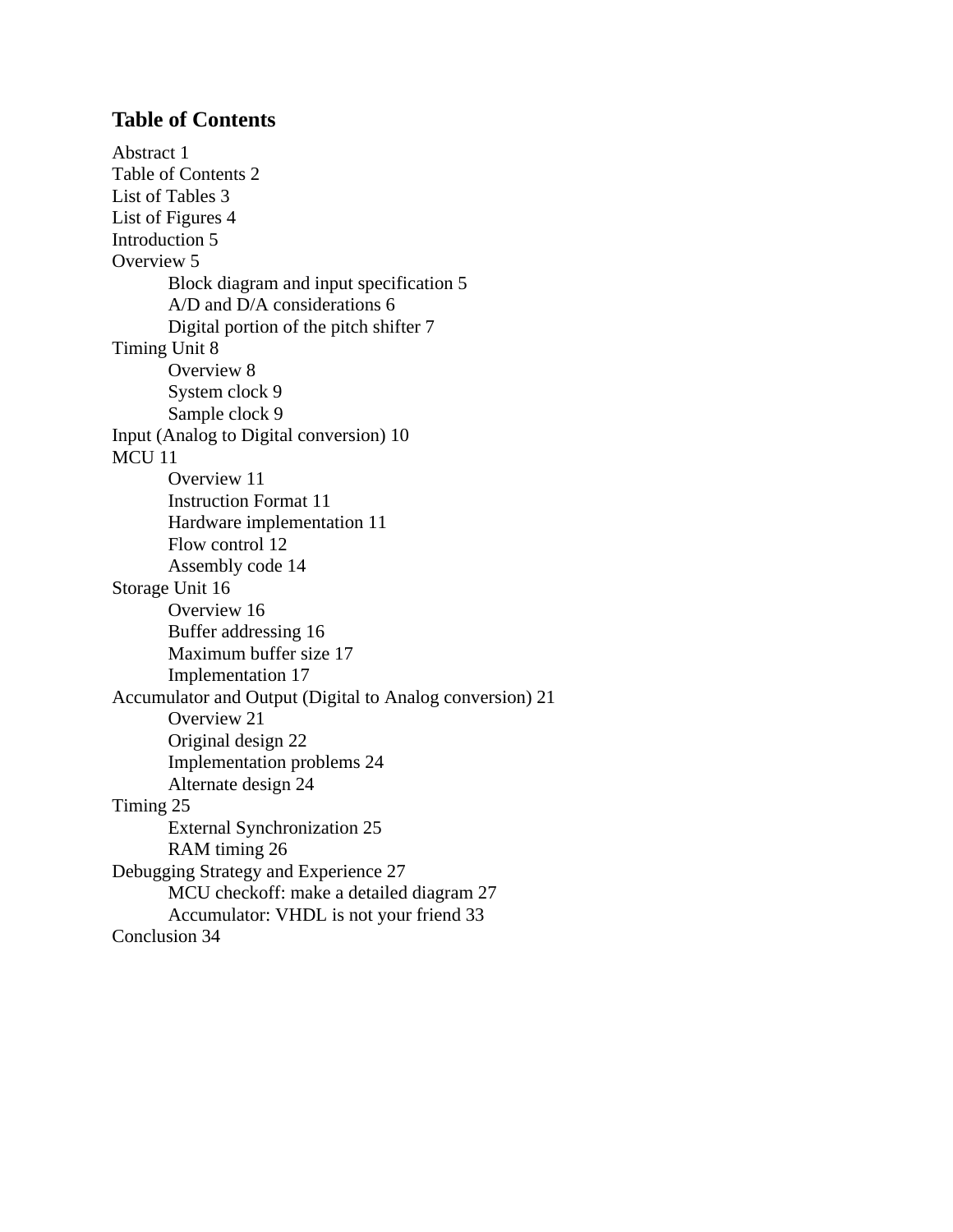# <span id="page-2-0"></span>**List of Tables**

[System Inputs 6](#page-5-1)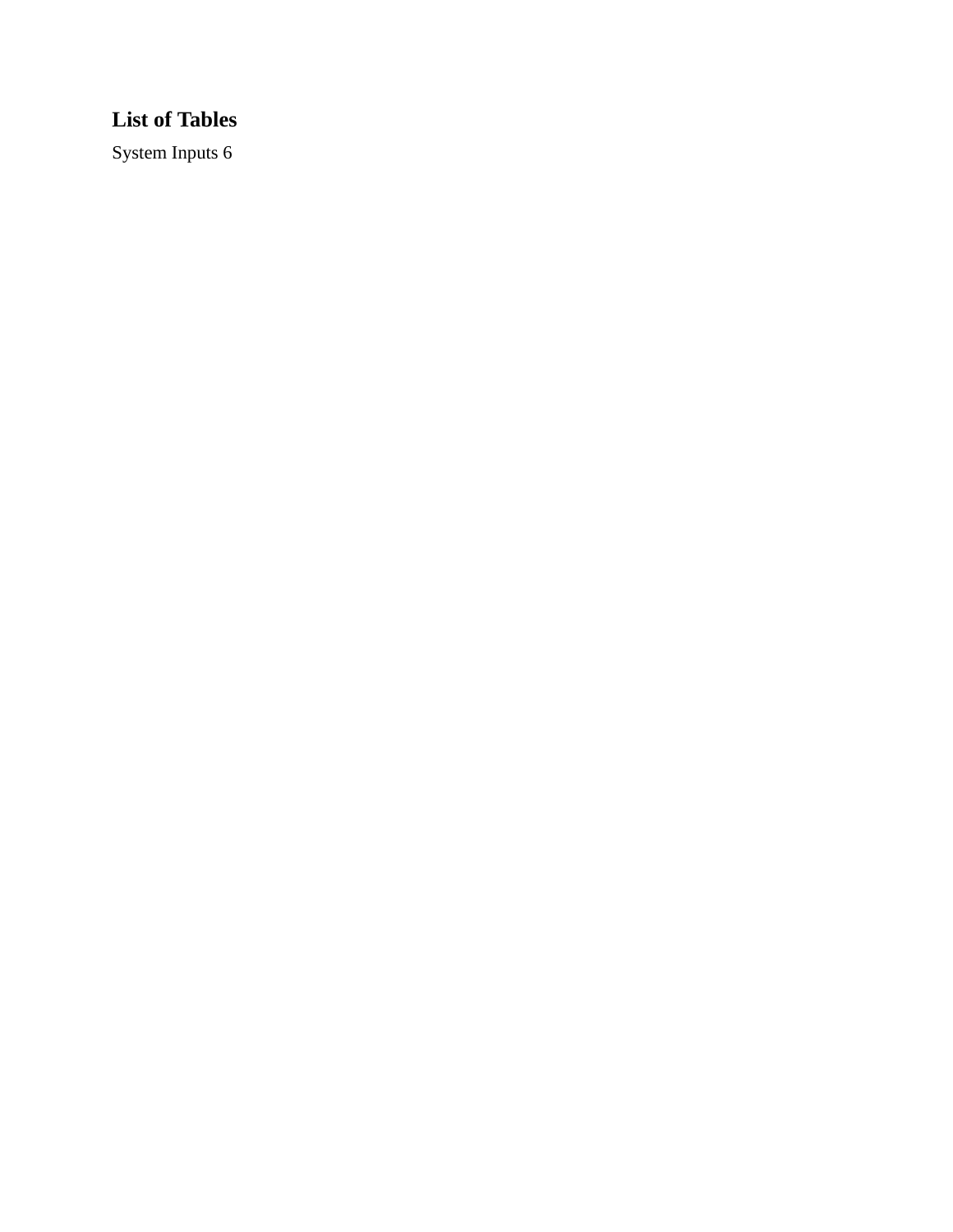# <span id="page-3-0"></span>**[List of Figures](#page-4-3)**

[Shifting a sample's pitch 5](#page-4-3) [Total system block diagram 6](#page-5-2) [System diagram without analog signals 7](#page-6-1) [Pitch shifter system block diagram 8](#page-7-2) [Timing unit block diagram 9](#page-8-2) [Relative size of the sample clock and system clock 9](#page-8-3) [Timing unit code \(timingunit.vhd\) 9](#page-8-4)  [A/D timing 10](#page-9-1) [MCU instruction format 11](#page-10-4) [MCU hardware implementation 12](#page-11-1) [Flow control diagram for pitch shifter 13](#page-12-0) [Specification file \(mcu.sp\) 14](#page-13-1) [Assembly file \(mcu.as\) 15](#page-14-0) [Block diagram of storage unit 16](#page-15-3) [Relation of increment signal to shift buffer address 17](#page-16-2) [Pitch Multiplier Counter \(pitchmultipliercounter.vhd\) 17](#page-16-3) [Sequencer \(sequencer.vhd\) 18](#page-17-0) [Storage Unit \(storageunit.vhd\) 20](#page-19-0) [Accumulator block diagram 21](#page-20-2) [Designed Accumulator 22](#page-21-1) [Accumulator VHDL\(accumulator.vhd\) 22](#page-21-2) [Implemented Accumulator 24](#page-23-2) [VHDL code for 22V10 accumulator flip flop\(8bitreg.vhd\) 25](#page-24-2) [External synchronization circuit 26](#page-25-1) [6264 RAM timing 26](#page-25-2) [MCU test specification file \(mcutest.sp\) 27](#page-26-2) [MCU test assembly code \(mcutest.as\) 28](#page-27-0) [MCU test assertion logic \(mcutest.vhd\) 32](#page-31-0)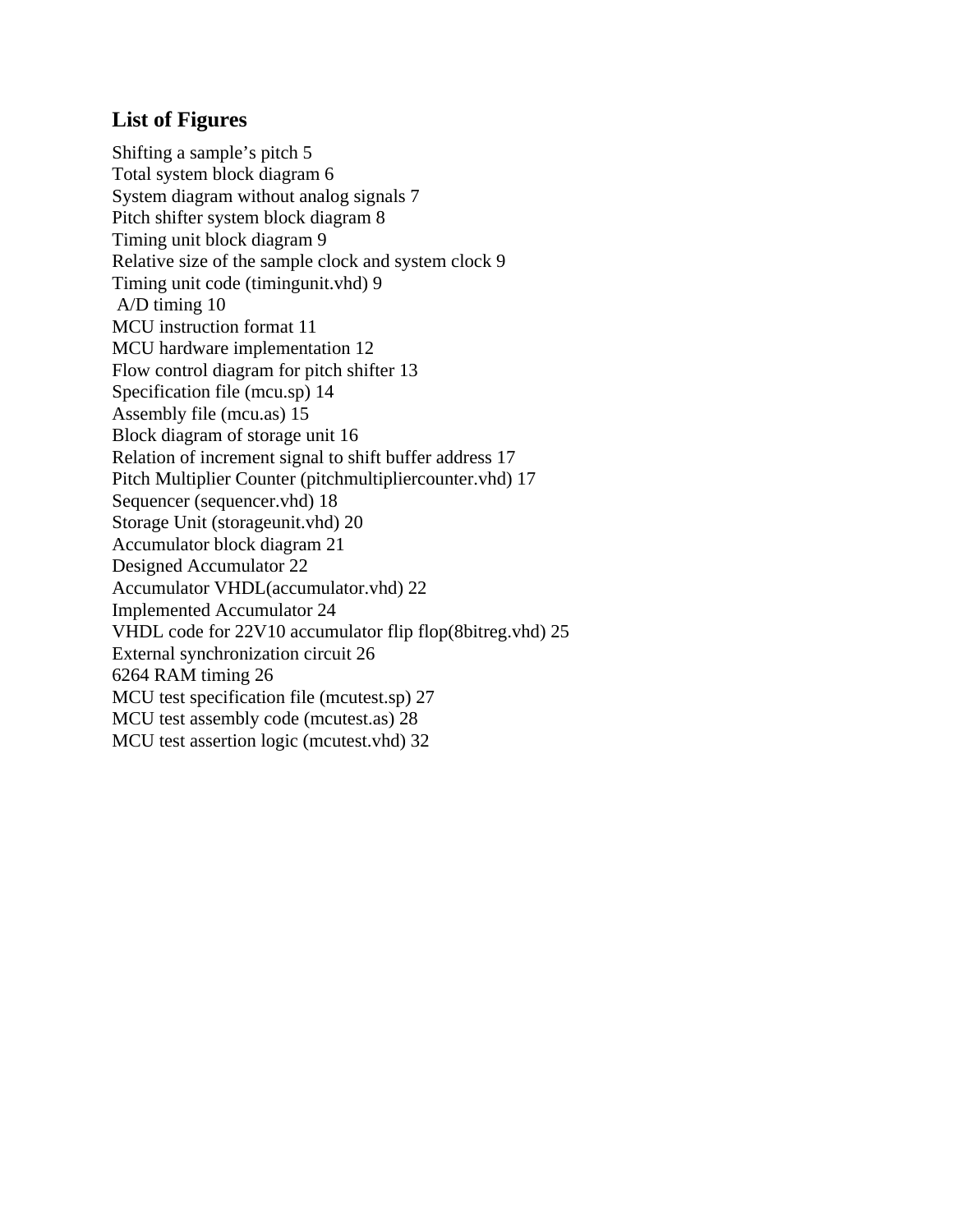# <span id="page-4-0"></span>**Introduction**

For the third laboratory experience in 6.111, a sound pitch shifter was built. The pitch shifter takes as an input an analog voltage representing a sound wave, and produces as an output an analog voltage representing a pitch shifted version of that sound. The shifted signal can have either higher or lower pitch than the original signal. The output can be either one or an arithmetic average of the original signal and the pitch shifted signal.

To produce the pitch shift, short samples of the input are recorded. The samples are then played back either faster or slower than they were recorded. By playing the sample back slower than it was recorded, the perceived pitch is shifted down. By playing the sample back faster that it was recorded, the perceived pitch is shifted up. To stretch out the sample, the information at the end of the sample is discarded. To squish the sample, some of the sample's information is played twice. Figure 1 illustrates how a particular sample's pitch can be modified by stretching or squishing the original waveform.

<span id="page-4-3"></span>

**Figure 1: Shifting a sample's pitch**

Source: 6.111 lab3 handout

# <span id="page-4-1"></span>**Overview**

### <span id="page-4-2"></span>**Block diagram and input specification**

A block diagram for the entire system is given in Figure 2. The user interface and inputs are listed in Table 1.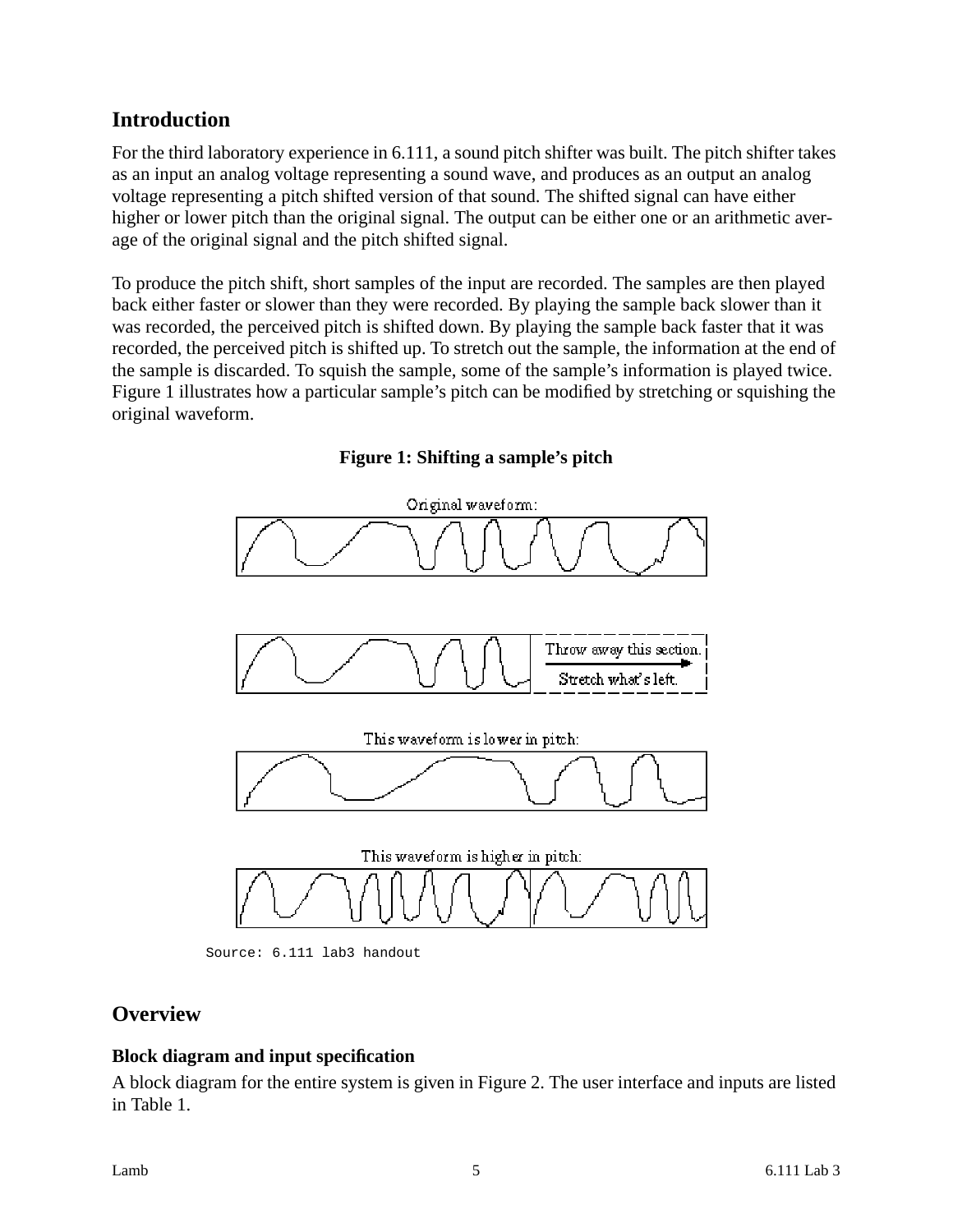<span id="page-5-2"></span>

# **Figure 2: Total system block diagram**

## **Table 1: System Inputs**

<span id="page-5-1"></span>

| Input name                         | Signal Purpose                                                                                                                                                                                        |  |  |
|------------------------------------|-------------------------------------------------------------------------------------------------------------------------------------------------------------------------------------------------------|--|--|
| /RESET<br>(Button)                 | Resets the pitch shifter such that the shifted signal is the same as the orig-<br>inal signal.                                                                                                        |  |  |
| <b>PITCHUP</b><br>(Button)         | Increases the pitch of the shifted signal once per press.                                                                                                                                             |  |  |
| <b>PITCHDOWN</b><br>(Button)       | Decreases the pitch of the shifted signal once per press.                                                                                                                                             |  |  |
| SHIFT?<br>(Switch)                 | If the SHIFT? switch is on, the output contains the pitch shifted signal.                                                                                                                             |  |  |
| PASSORIG?<br>(Switch)              | If the PASSORIG? signal is on, the output contains the original signal.<br>(Note: if both SHIFT? and PASSORIG? are on, then the output is the<br>average of the shifted signal and the input signal.) |  |  |
| <b>Buffer Size</b><br>(4 switches) | Selects the number of samples that are used for each particular sample<br>frame that is to be stretched or squished.                                                                                  |  |  |
| Sample Frequency<br>(Switch)       | If off, the pitch shifter samples the input at 9600 Hz. If on, the pitch<br>shifter samples the input at 19200 Hz.                                                                                    |  |  |

### <span id="page-5-0"></span>**A/D and D/A considerations**

By removing the analog signals from the block diagram, the design of the pitch shifter can be done exclusively in the digital domain. The separation of the analog components from the digital components is shown in Figure 3.

The A/D is an Analog to Digital converter. The A/D is a single chip which converts an instantaneous analog voltage on its input line into an 8 bit digital value on its output lines. The time at which the A/D samples the input voltage is determined by control signals generated by the digital pitch shifter.

The D/A block is a Digital to Analog converter. The D/A is a single chip which converts a 8 bit digital value on its input lines into an analog voltage on its output lines. In this implementation of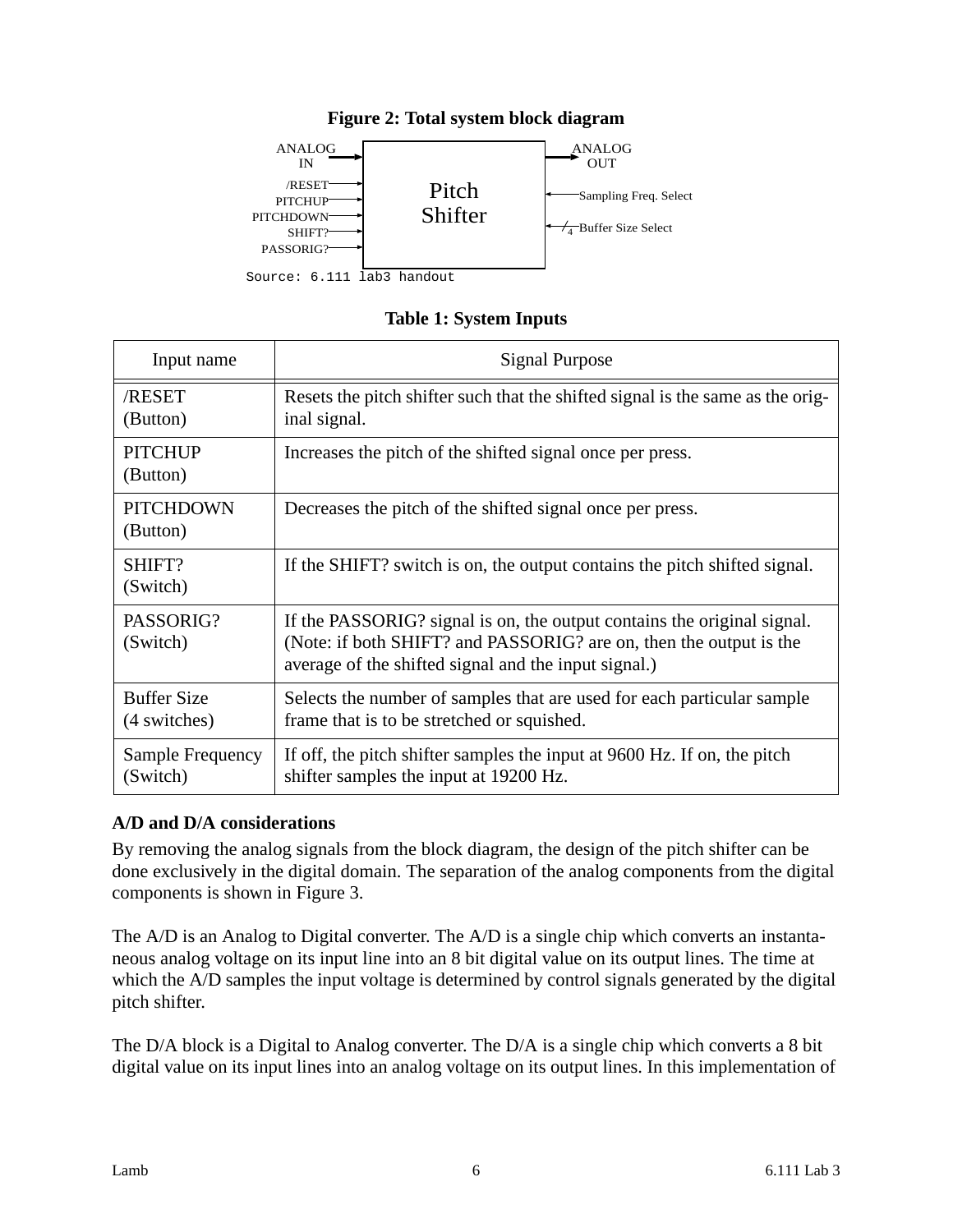the pitch shifter, the D/A is a part of the Accumulator, and hence the digital part of the pitch shifter only deals with the D/A indirectly through the Accumulator interface.

<span id="page-6-1"></span>

**Figure 3: System diagram without analog signals**

## <span id="page-6-0"></span>**Digital portion of the pitch shifter**

Figure 4 illustrates the further decomposition of the pitch shifter into its component modules. The heart of the pitch shifter is a Micro-Programmed Control Unit (MCU). An MCU is similar to the CPU found in personal computers, except that the MCU is specialized to a particular task. The MCU has specialized output for controlling the A/D, the Storage Unit, and the Accumulator. The MCU is programmed using an assembly language created specifically for the pitch shifter system and that is described in detail below.

In addition, the pitch shifter also contains a Timing Unit which provides both the system clock and the sample clock. The sample clock determines the rate at which the pitch shifter samples the input signal. The frequency of the sample clock depends on the current setting of the sample\_frequency input switch.

The Storage Unit is responsible for maintaining two buffers using a Random Access Memory (RAM). The sample buffer is filled with the current sample. The shift buffer contains the last sample recorded. By reading the shift buffer either more or less quickly than the sample buffer, the pitch of the stored sample can either be increased or decreased.

The Accumulator allows a mixture of the original and the shifted signal to be outputted at the same time. The Accumulator can average its current value with a new value to easily mix the two signals together.

Source: 6.111 lab3 handout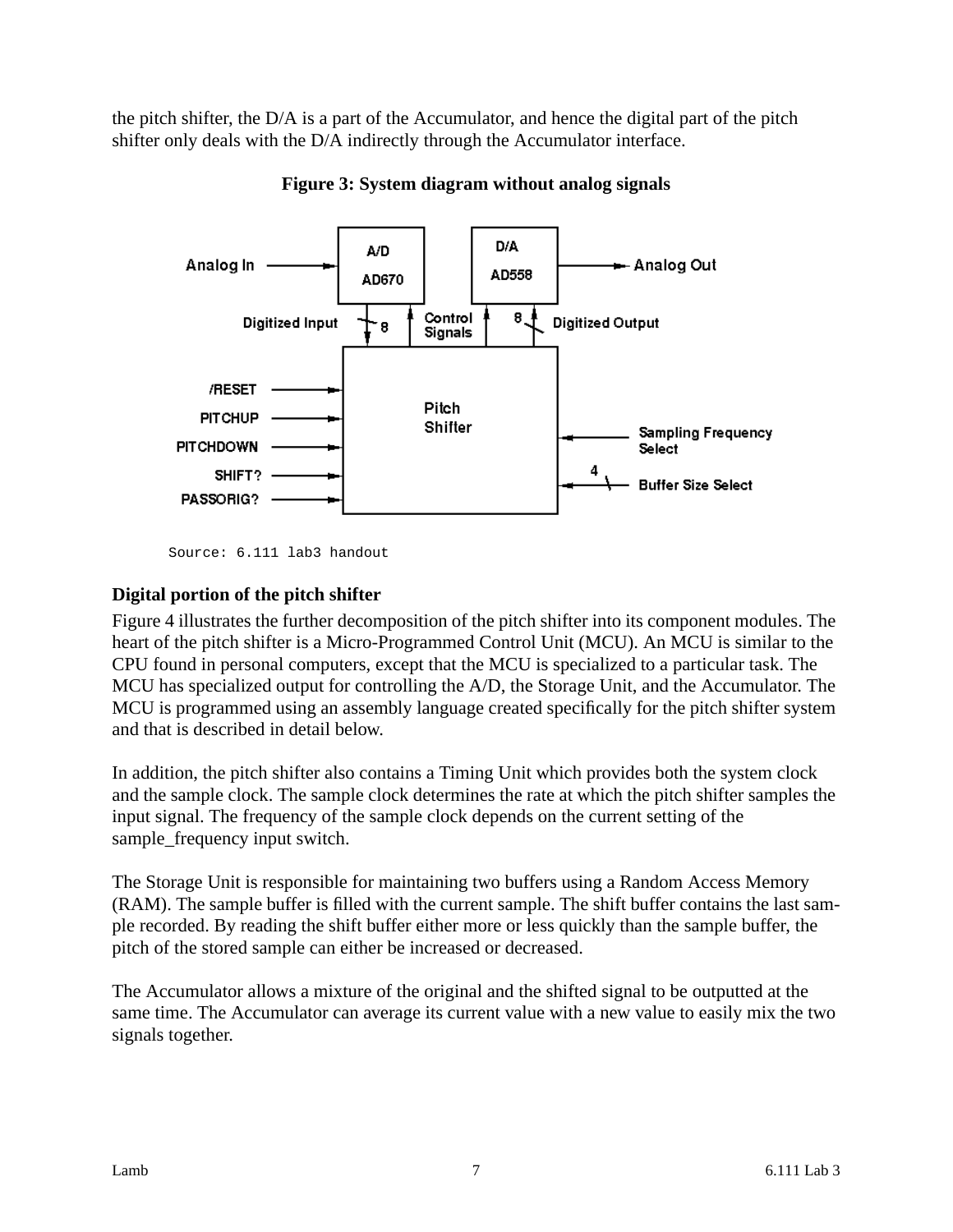**Figure 4: Pitch shifter system block diagram**

<span id="page-7-2"></span>

# <span id="page-7-0"></span>**Timing Unit**

### <span id="page-7-1"></span>**Overview**

The Timing Unit uses a 1.8 MHz clock from a crystal oscillator to produce a 900 KHz system clock and either 19.2 KHz or 9.6 KHz sample clock. A block diagram of the Timing Unit is shown in Figure 5.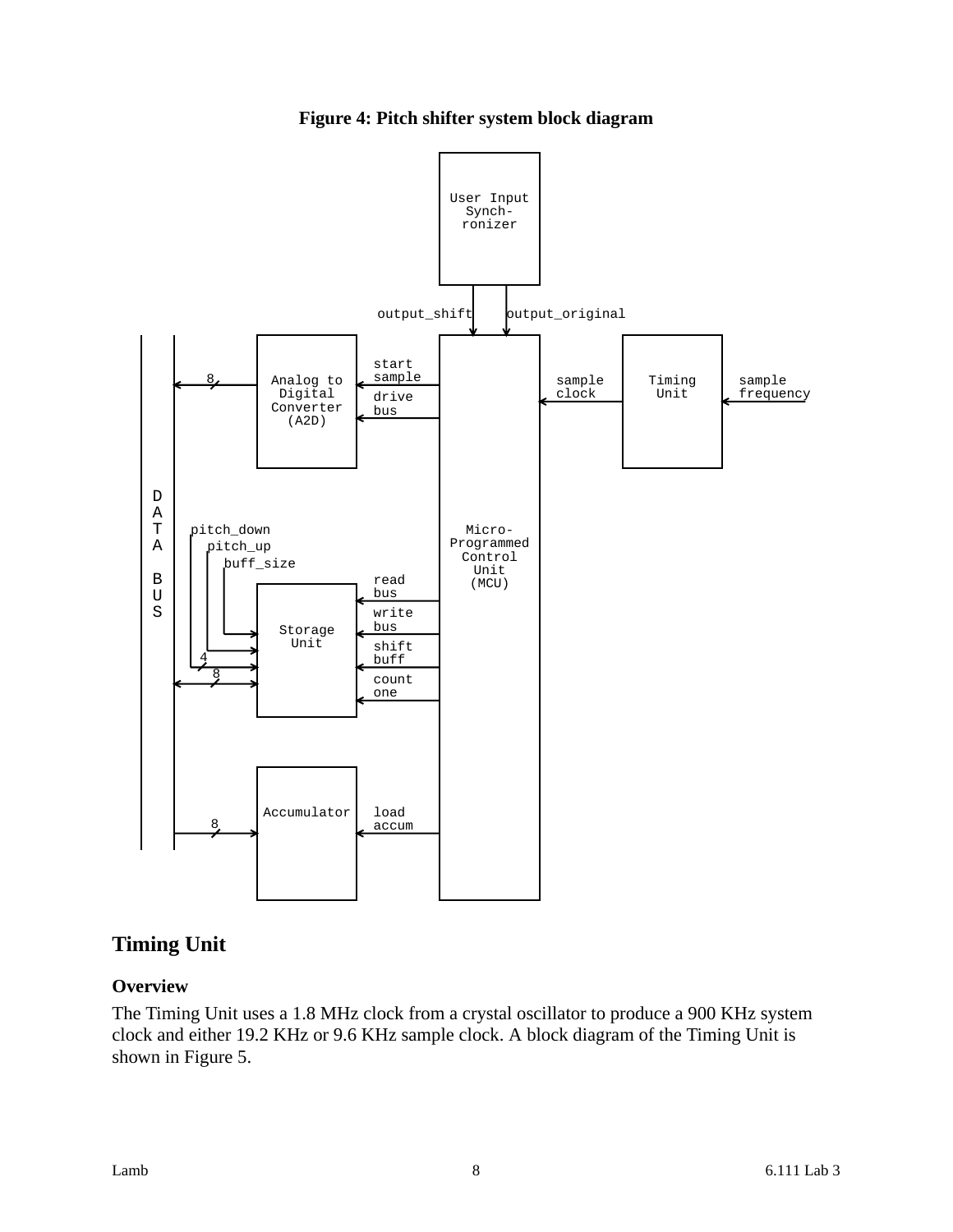#### **Figure 5: Timing unit block diagram**

<span id="page-8-2"></span>

#### <span id="page-8-0"></span>**System clock**

The system clock is created by dividing the crystal clock in half by using a 74LS393 counter. The crystal oscillator is fed into the clock input of the 74LS939 and the second least significant bit of the output is used as a system clock. The output of the 74LS393 is buffered using a 74LS04 inverter to avoid clock skew. Clock skew is a potential problem because the system clock is widely distributed around the pitch shifter.

#### <span id="page-8-1"></span>**Sample clock**

The sample clock is generated by using a 22V10 Programmable Array Logic (PAL) programmed with the VHDL code shown in Figure 7. Depending on the value of the sample\_frequency input, the 22V10 produces a sample clock of 9600 Hz or 19200 Hz clock on its output. It is important to note that the sample clock is much longer than the system clock. The relative length of the sample clock to the system clock is shown in Figure 6.



<span id="page-8-3"></span>

#### **Figure 7: Timing unit code (timingunit.vhd)**

```
-- this is the timing usint which creates
-- a 9600 Hz signal on sampout if sampspeed is 0
-- or a 19.2 kHz signal if sampspeed is 1
library ieee;
use ieee.std_logic_1164.all;
use work.std_arith.all;
entity timingunit is
 port (clk : in std_logic;
       sampspeed : in std_logic;
       sampout : out std_logic);
  attribute pin_numbers of timingunit:entity is
     "sampspeed:23 sampout:21";
end timingunit;
```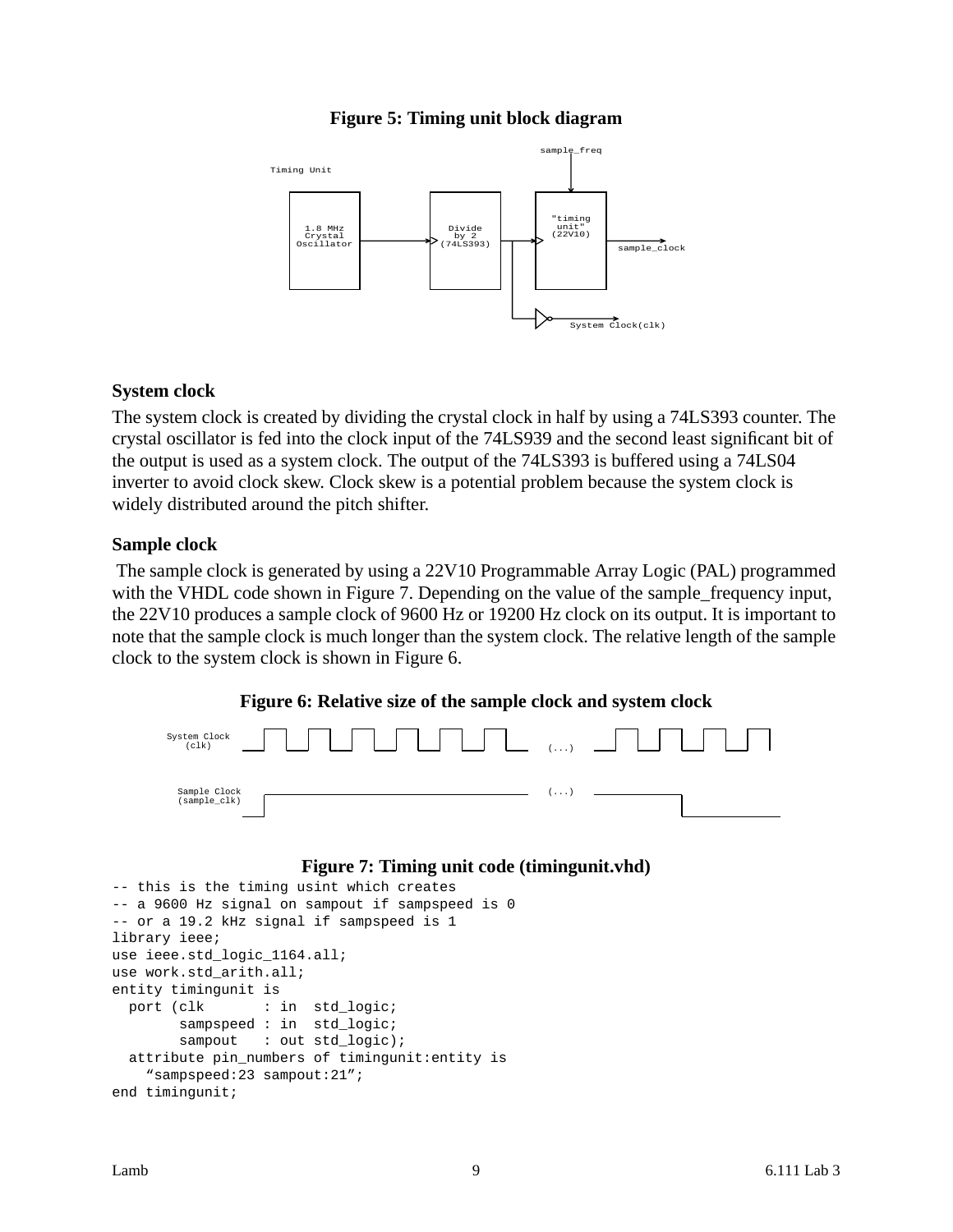```
architecture timingarch of timingunit is
   signal int_cnt : std_logic_vector(5 downto 0);
   signal int_samp : std_logic;
begin
   -- out counting process counts to 96 (110000) and then resets
   process(clk)
   begin -- process
     if rising_edge(clk) then
      if (int_cnt = "110000" and sampspeed = '1') then
        int_cnt <= (others => '0'); -- reset timer if fast samp speed
         int_samp <= not int_samp; -- cause the timer to oscillate
      elsif (int_cnt = "011000" and sampspeed = '0') then
        int_cnt <= (others => '0'); -- reset if slow samp speed
         int_samp <= not int_samp;
       else
        int_{ent} < = int_{ent} + 1; end if;
     end if;
   end process;
  sampout <= int_samp;
end architecture timingarch;
```
# <span id="page-9-0"></span>**Input (Analog to Digital conversion)**

The conversion of the input analog signal to a digital signal that the pitch shifter can manipulate is done using the AD670 8-bit ADC made by Analog Devices Corporation. Once the AD670 has been signaled to sample, it takes approximately 10 microseconds to perform a conversion. After 10 microseconds, the data representing the sample from the AD670 can be written to the output pins by sending the AD670 appropriate control signals. A timing diagram for the conversion cycle used in the pitch shifter is shown in Figure 8.

**Figure 8: A/D timing**

<span id="page-9-1"></span>

The conversion cycle is started by pulsing both the  $R/n$  W and the n CE/n CS lines low. The conversion is finished a maximum of 10 microseconds later. The output pins are in a high impedance state until the n\_CE/n\_CS line is brought low. A few nanoseconds later, the AD670 drives the output pins with an 8 bit value representing the input voltage.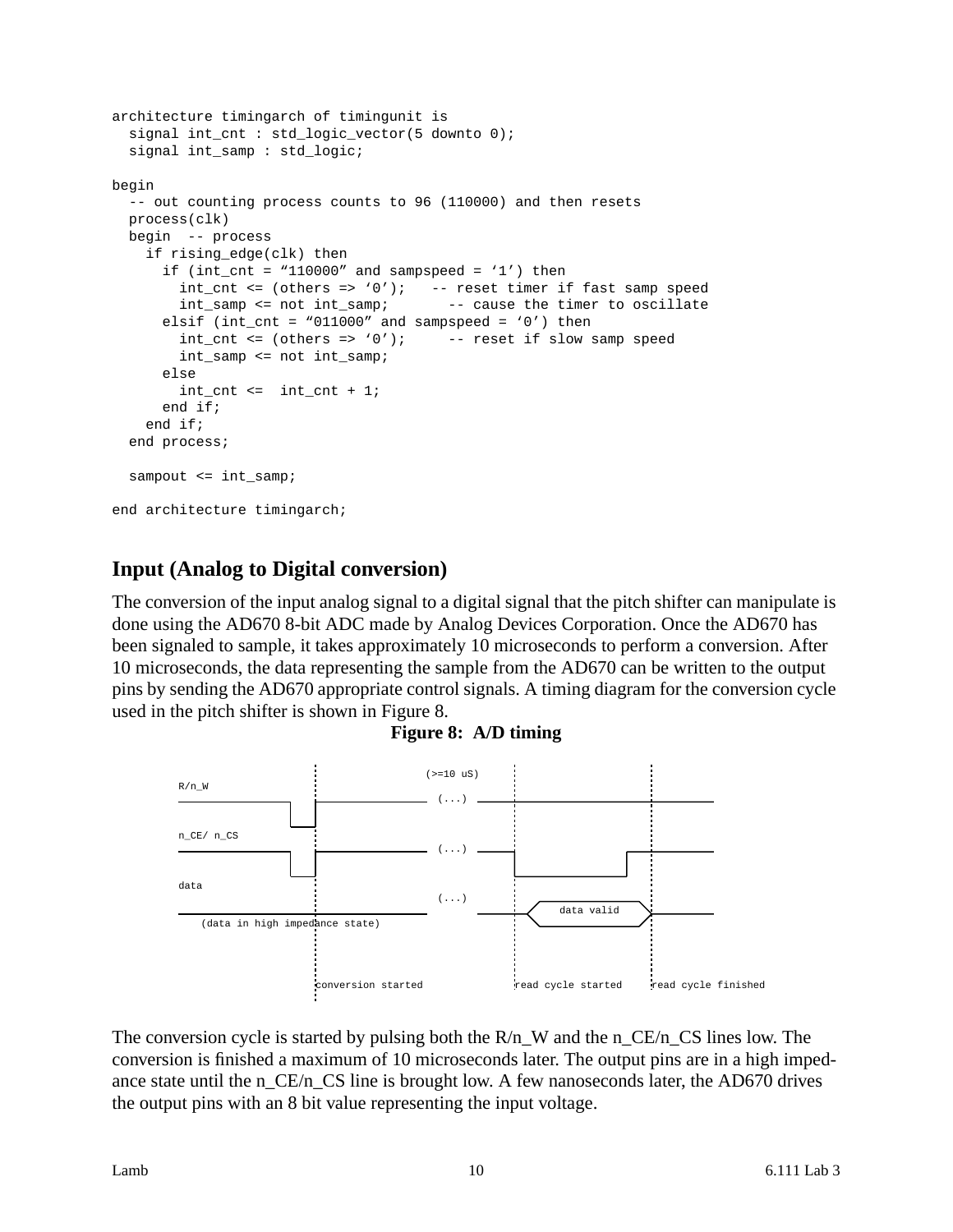# <span id="page-10-0"></span>**MCU**

# <span id="page-10-1"></span>**Overview**

The MCU controls the operation of the pitch shifter by asserting various control signals to the other modules. The MCU is created from two 28F256A (8 bit address, 8 bit data word) Programmable Read Only Memories (PROMs). When composed together, the two PROMs create 16 bit instructions at each 8 bit address.

If the instruction at the current address asserts control signals, the MCU will execute the instruction at the next address on the following clock cycle. If the instruction at the current address is a jump, the MCU executes the instruction at an address specified in the current instructions data. Jumps may be conditional (CJMP) or unconditional (JMP). Conditional jumps only occur if a certain condition (such as the sample clock currently being high) is true. Unconditional jumps always force the MCU to jump to a new instruction because their condition (0b111) is wired high and hence always true.

### <span id="page-10-4"></span><span id="page-10-2"></span>**Instruction Format**





Figure 9 shows the instruction format of each 16 bit MCU instruction. The most significant bit of the instruction is the opcode. If the opcode is a 1, the instruction is called an ASSERT instruction. In each ASSERT instruction, the low 8 bits of the instruction control signals to rest of the pitch shifter. More than one control signal may be asserted in each ASSERT instruction. If the opcode is a 0, the instruction called a CJMP instruction. When executing a CJMP instruction, the MCU compares the value at the conditional address specified by bits 14 through 12 of the instruction. If the condition value is high (logical true) the next instruction that the MCU executes is the address specified in the lowest 8 bits of the instruction. If the conditional value is false, the MCU executes the instruction at the next address.

### <span id="page-10-3"></span>**Hardware implementation**

The hardware to implement the MCU is shown in Figure 10. The two 74LS163 counters keep track of the current instruction being executed. If the opcode is a 0b0, then the conditional mux is enabled. The input that the conditional mux selects is specified by the conditional address, located in bits 14 through 12 in the instruction. If the condition selected is high, the 74LS163s are loaded with the value contained in the last 8 bits of the instruction.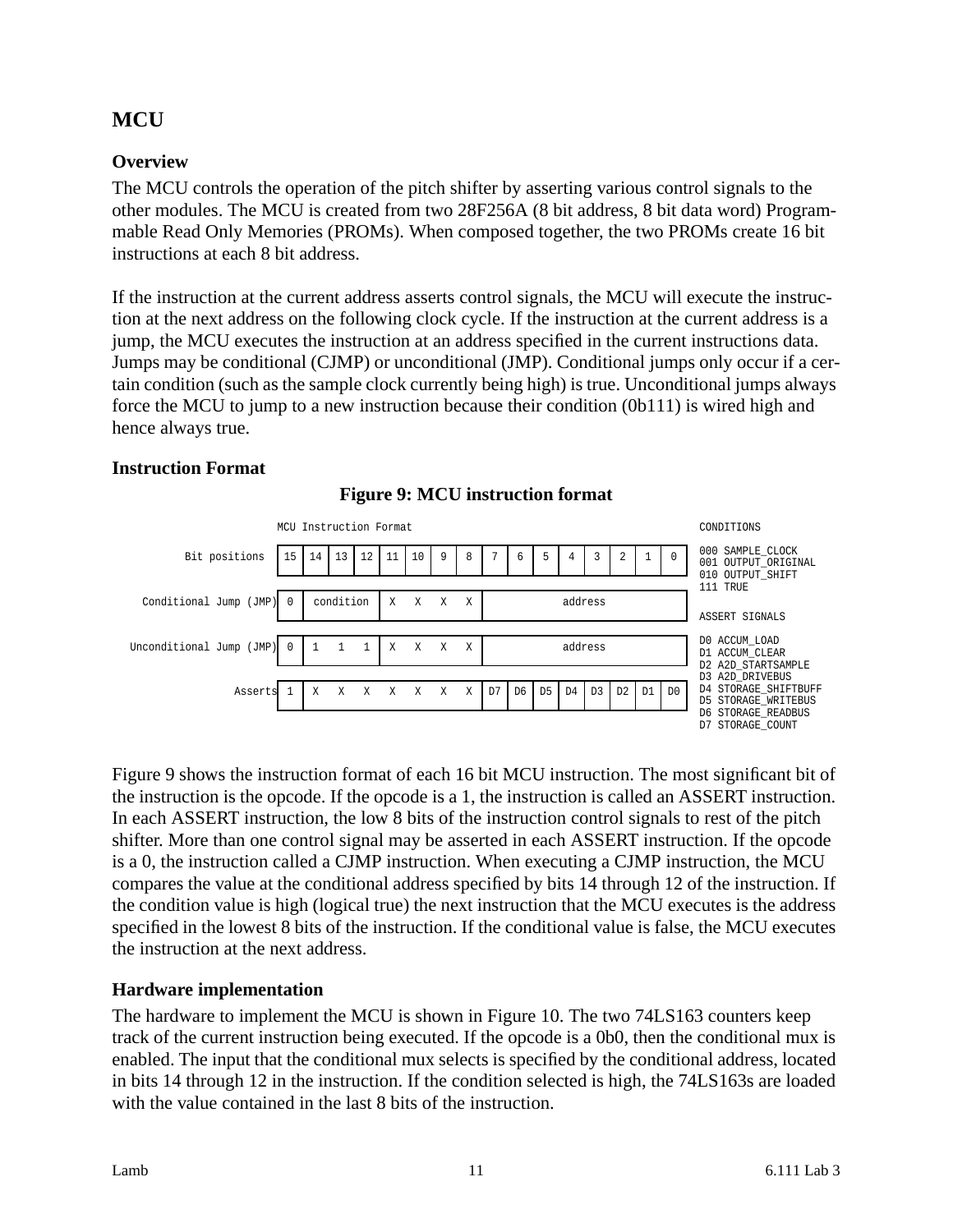If the opcode is 1, then the last 8 bits in the instruction are interpreted by the rest of the pitch shifter as control signals.

<span id="page-11-1"></span>

#### **Figure 10: MCU hardware implementation**

#### <span id="page-11-0"></span>**Flow control**

Figure 11 shows a flow chart representing the MCU program in the pitch shifter. Figure 12 shows the assembly specification file for the MCU, and Figure 13 shows the actual assembly which implements the pitch shifter.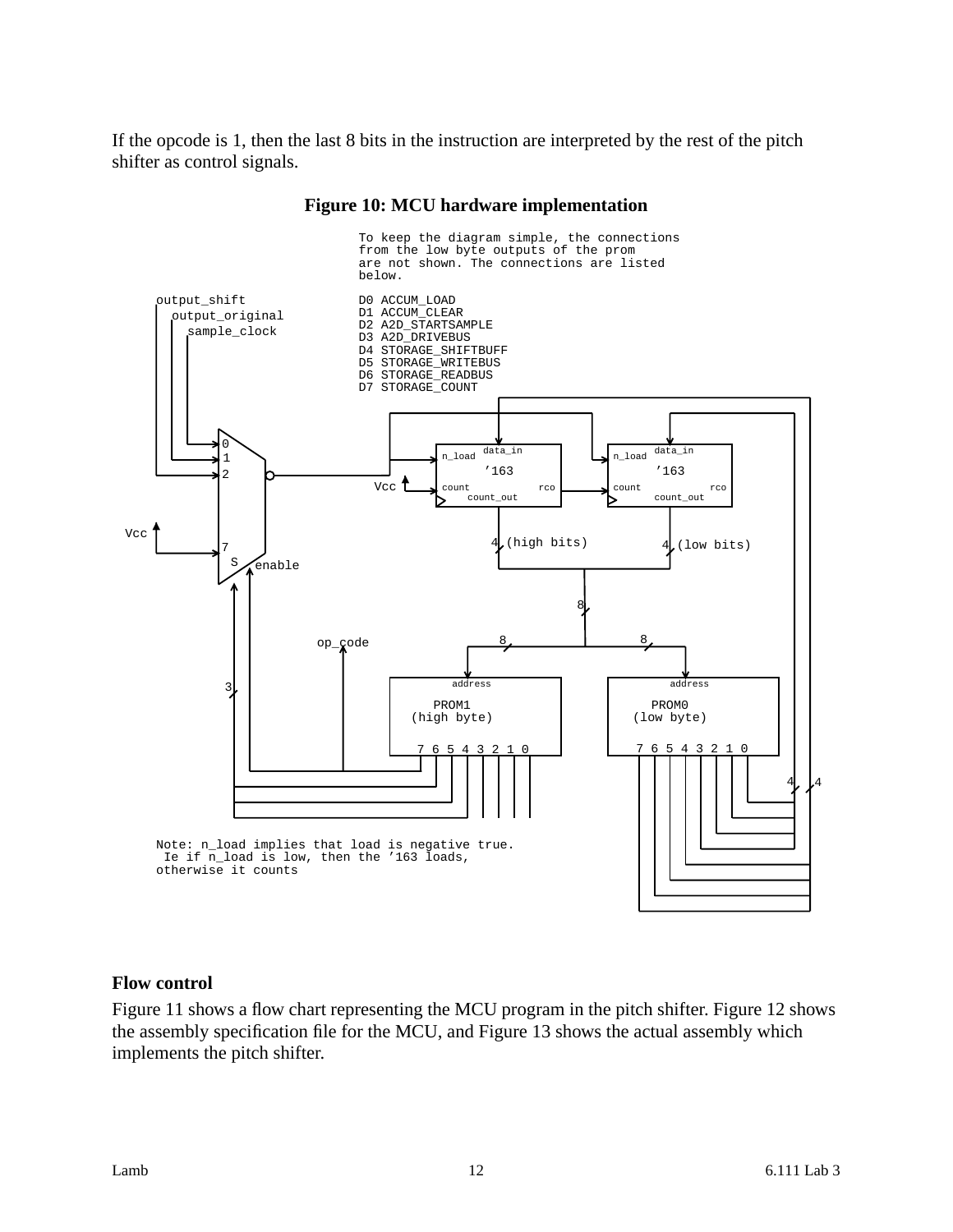

<span id="page-12-0"></span>**Figure 11: Flow control diagram for pitch shifter**

The MCU is in an infinite loop which begins by looking for the falling edge of the sample clock. When the falling edge of the sample clock occurs, the MCU signals the A/D to take a sample and the Storage Unit to increment the current count.

The A/D can't be read from until it has finished converting the sample. Instead of querying the A/ D, the MCU assumes that the sample clock is so long compared to the A/D conversion time by the rising edge of the sample clock, the sample may be read with impunity.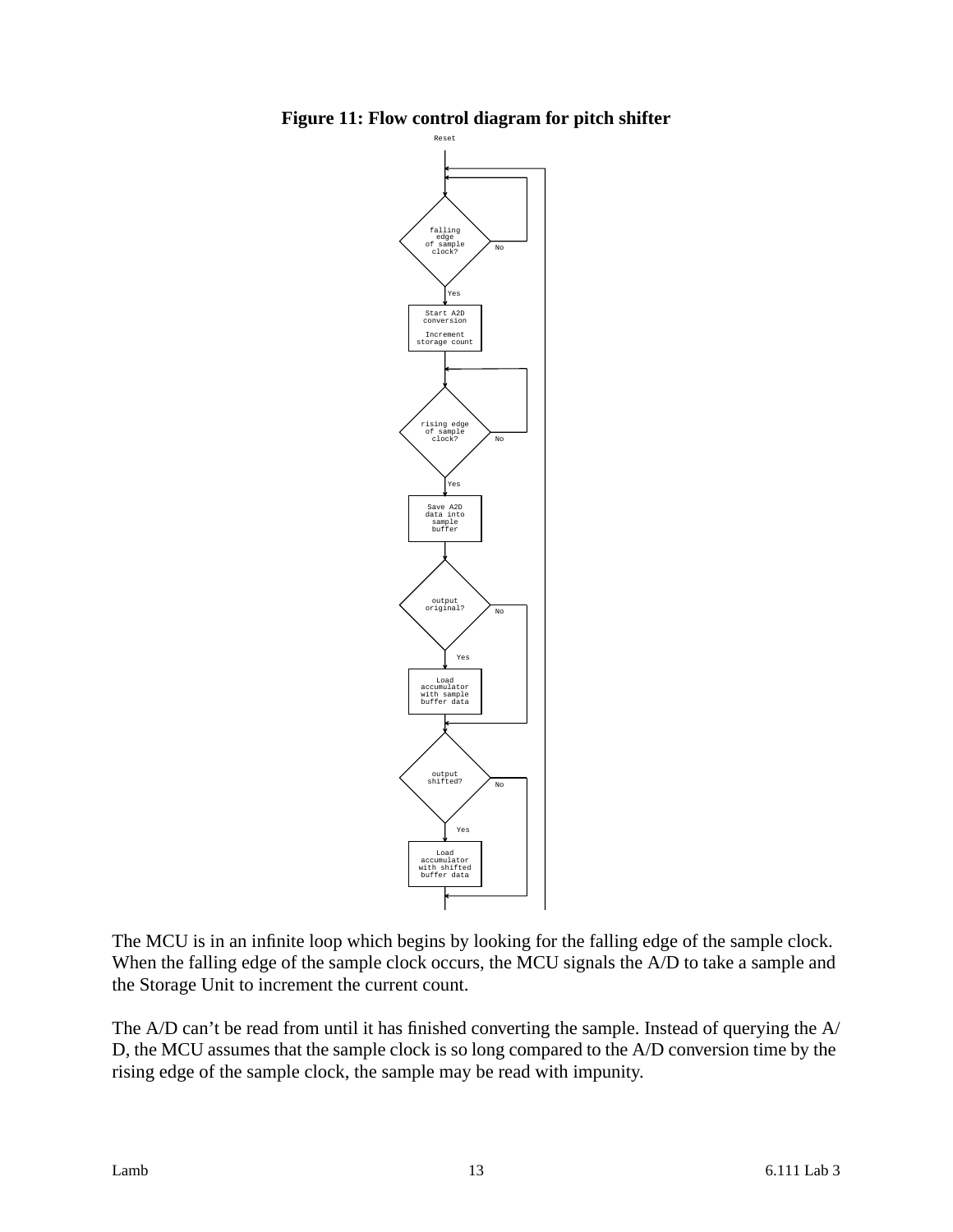The RAM used in the storage unit is sensitive to changes on its address lines. Even worse, the address lines are controlled by a Cypress 374I CPLD (Complex Programmable Logic Device) which has glitchy outputs. To avoid errors due to changing address lines during a read or write to or from the RAM, the address count is incremented a long time before any RAM access is attempted. The MCU then waits for the rising edge of the sample clock to proceed.

On the rising edge of the sample clock, the current value is read from the A/D into the sample buffer of the RAM. If the user wishes the original signal to appear on the output, the MCU loads the accumulator with the newly written contents of the sample buffer. If the user wishes the shifted signal to appear on the output, the MCU tells the Storage Unit to address the shift buffer, and the MCU loads the accumulator with the data from the shift buffer.

#### <span id="page-13-0"></span>**Assembly code**

```
Figure 12: Specification file (mcu.sp)
\frac{1}{x} mcu.sp \frac{1}{x}/* Specification file (modified from original given) */
/* for Helium Breath \frac{\ast}{\phantom{0}}<br>/* created 3-7-98, modified 4-1-01 AAL \frac{\ast}{\phantom{0}}/* created 3-7-98, modified 4-1-01 AAL
/****************************************************************/
/* Instruction Word Organization: */
/* conditional branches 0cccxxxx aaaaaaaa */
/* unconditional branches 0111xxxx aaaaaaaa */
/* assertion statements 1sssssss ssssssss */
\frac{1}{2} where c = status selection \frac{1}{2}\frac{1}{2} a = alternative address, i.e. jump address \frac{1}{2}\mathsf{X}^* s = assertion signals \mathsf{X} */
/****************************************************************/
op <15:0>; /* Indicates the available bits */
address op <7:0>; /* Indicates bit locations for addresses */
value op <7:0>;
/*
  * Instruction set for your MCU
 */
CJMPop<15>=%b0;/* Conditional JuMP */
JMPop<15:12>=%b0111;/* unconditional JuMP */
ASSERTop<15>=%b1;/* unconditional ASSERT */
/* These are defined so that you may use them to make your code more
 * readable. Their use is not required, but it is helpful */
IF nop;
THEN nop;
TRUE op<14:12>=8b111; /* This forces a true output of the 151 */
RESETop<15:0>=%b0111000000000000;
/*
 * Assertions:
  */
ACCUM LOAD op<0>=1; /* asserted all of next clock cycle */
```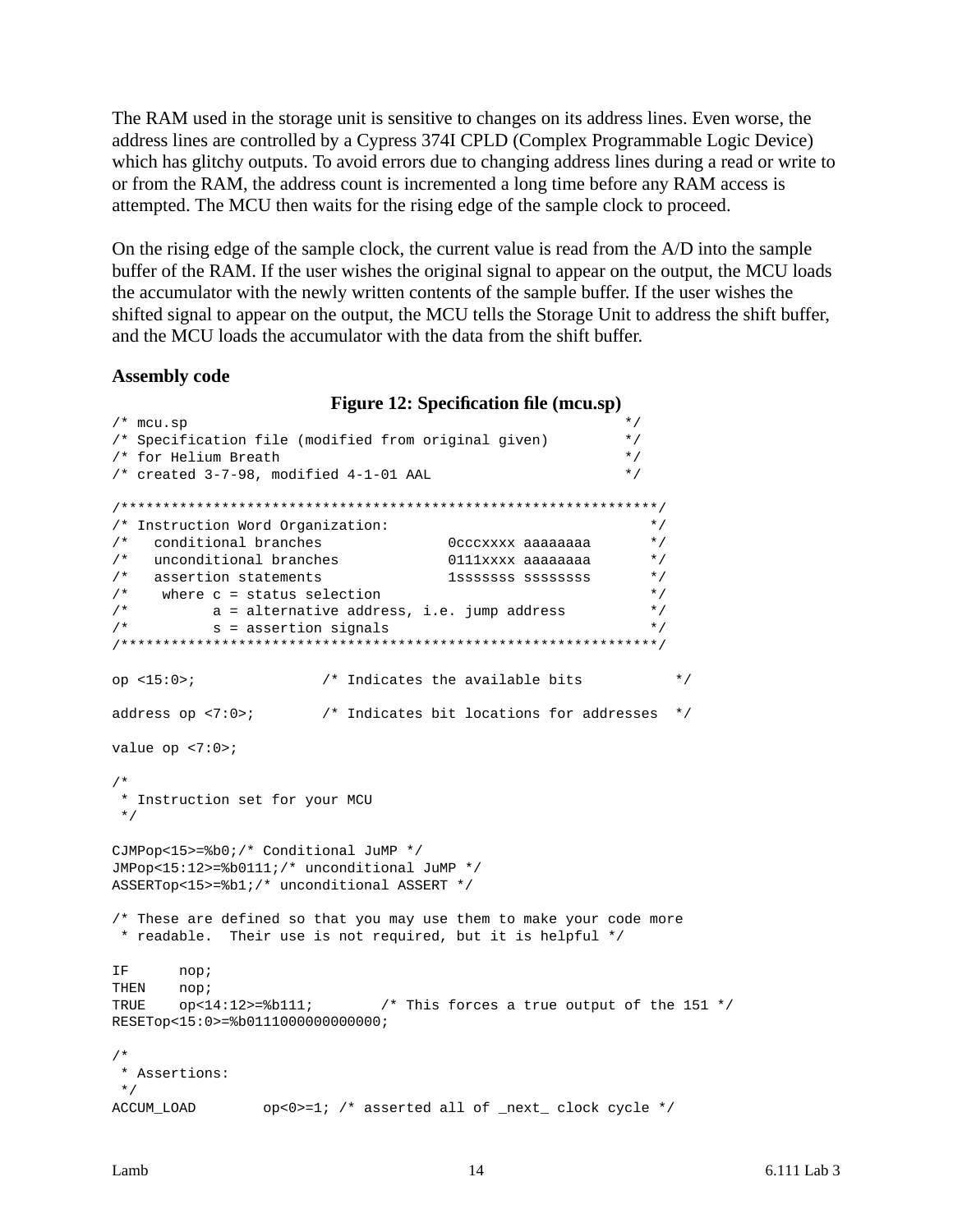```
ACCUM_CLEAR op<1>=1; /* asserted all of _next_ clock cycle */
A2D_STARTSAMPLE op<2>=1; /* asserted all of _next_ clock cycle */
A2D_DRIVEBUS op<3>=1; /* asserted all of _next_ clock cycle */
STORAGE SHIFTBUFF op<4>>=1; /* latched on the _next_ rising edge */
STORAGE_WRITEBUS op<5>=1; /* asserted all of _next_ clock cycle */
STORAGE_READBUS op<6>=1; /* asserted all of _next_ clock cycle */
STORAGE_COUNT op<7>=1; /* latched on the _next_ rising edge */
/*
  * Status signals:
  */
SAMPCLKop<14:12>=0;
OUTPUT_ORIGINAL op<14:12>=1;
OUTPUT_SHIFT op<14:12>=2;
                           Figure 13: Assembly file (mcu.as)
\prime* mcu.as */
/* created 3-1-98, modified 4-1-01 */
# SPEC_FILE = mcu.sp;
# LIST_FILE = mcu.lst;
# MASK_COUNT = 8;
# SET_ADDRESS = 0; /* start at addr 0 */
# LOAD_ADDRESS = 000;
/* main control program */
BEGIN: IF SAMPCLK CJMP BEGIN; /* wait until sampclk falls low */
        ASSERT A2D_STARTSAMPLE A2D_DRIVEBUS STORAGE_COUNT; /* start a sample cooking */
CLKWT: IF SAMPCLK CJMP DOCONV;
         JMP CLKWT; /* now wait until sample clock goes high */
DOCONV: ASSERT ACCUM_CLEAR; /* clear the accumulator */
         ASSERT A2D_DRIVEBUS; /* start the a2d outputting */
         ASSERT A2D_DRIVEBUS STORAGE_READBUS; /* save the a2d output to ram */
         IF OUTPUT_ORIGINAL CJMP OUTORIG; /* if we are supposed to be outputting the
original signal */
         JMP AORIG; /* jump to after orignal outputting */
OUTORIG: ASSERT STORAGE_WRITEBUS ACCUM_LOAD; /* data is valid last half of the clock
cycle */
       ASSERT STORAGE_WRITEBUS ACCUM_LOAD; /* Load accumulator with sample buffer data
*/
AORIG: IF OUTPUT_SHIFT CJMP OUTSHFT; /* test to see if we are to load the shifted sig-
nal */
         JMP FINISH; /* nope, so we are done */
OUTSHFT: ASSERT STORAGE_SHIFTBUFF; /* get the RAM address stable */
         ASSERT STORAGE_SHIFTBUFF STORAGE_WRITEBUS ACCUM_LOAD; /* prep for writing to
accumulator */
        ASSERT STORAGE_SHIFTBUFF STORAGE_WRITEBUS ACCUM_LOAD; /* load accumulator with
shifted sample */
FINISH: JMP BEGIN; /* all done, go back and do it again */
```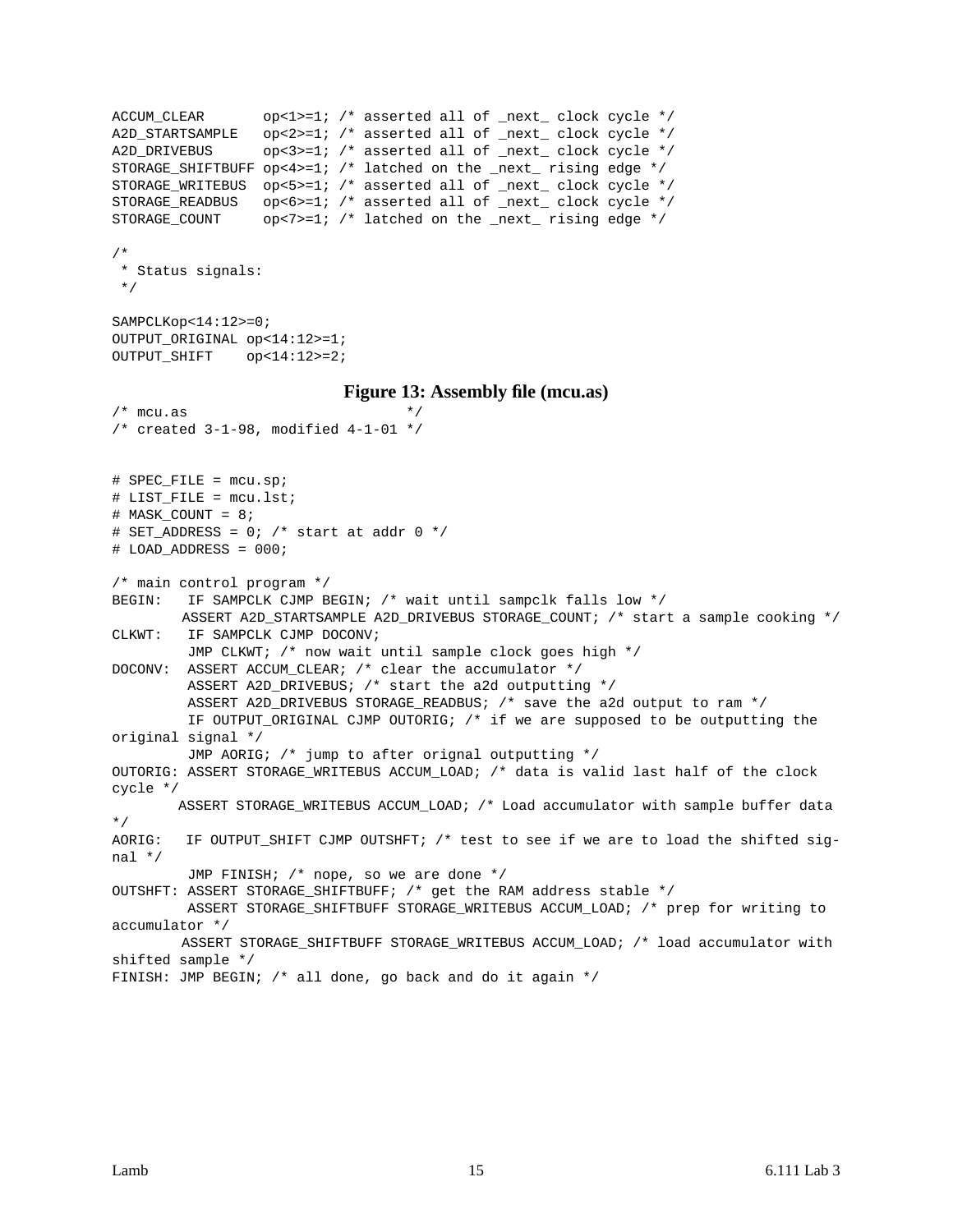# <span id="page-15-0"></span>**Storage Unit**

## <span id="page-15-1"></span>**Overview**

The Storage Unit is responsible for generating the RAM addresses of the current sample and shift buffers. The Storage Unit addresses the sample buffer by default, but when the shift\_buff signal is asserted, the Storage Unit addresses the Shift Buffer. The MCU does not worry about keeping track of buffers, maximum buffer sizes, or swapping the buffers. All of the book keeping is done internally by the Storage Unit. A block diagram of the Storage Unit is shown in Figure 14.

<span id="page-15-3"></span>



# <span id="page-15-2"></span>**Buffer addressing**

The sample buffer and the shift buffer are each comprised of 2048 (11 bits of address) locations with 8 bits of data each. A twelfth address bit is used to distinguish between the two buffers. Hence, a total of 4096 locations out of a possible 8192 in the RAM are used. When the sample buffer is full, the roles of the two buffers are swapped by reversing the twelfth address bit.

The pitch multiplier counter's 6 bit increment is used to increment the shift buffer's address. The increment is added to an internal 15 bit counter, and the top 11 bits of this internal counter are used as the shift buffer address. Pressing the shift\_up button causes the increment to be increased, and pressing the shift\_down button causes the increment to be decreased.

When the increment is 0b010000, the shift buffer address is the same as the sample buffer address (except for the twelfth bit) and the shifted signal is the same as the sampled signal. When the increment is greater than 0b010000, some shift buffer addresses are skipped. By skipping shift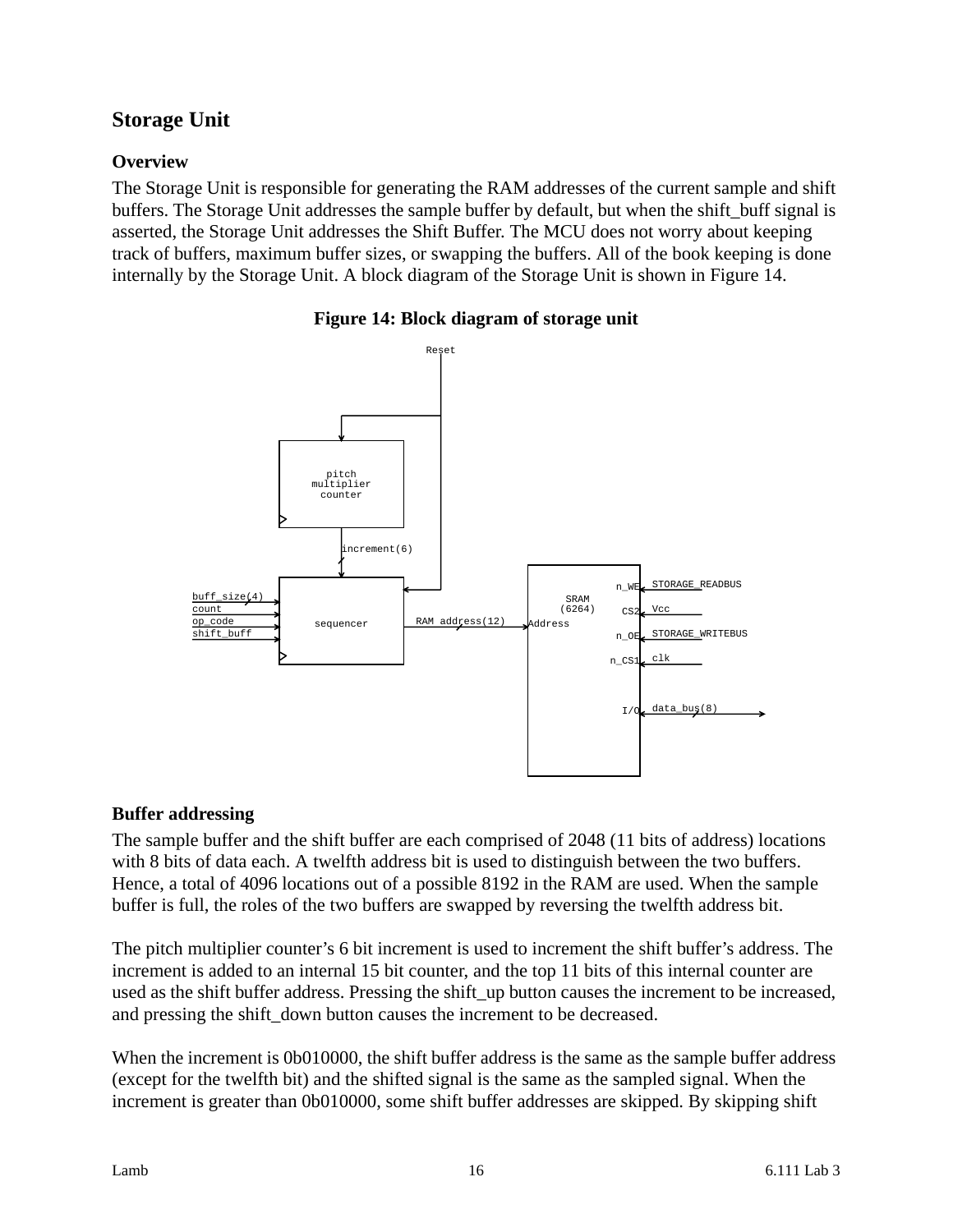buffer addresses, the signal is squished in time and the pitch is raised. When the increment is less than 0b010000, some shift buffer addresses are repeated, causing the sample to be stretched out and lowering the pitch. Figure 15 shows the relation of the internal counter to the shift buffer address.

<span id="page-16-2"></span>

**Figure 15: Relation of increment signal to shift buffer address**

#### <span id="page-16-0"></span>**Maximum buffer size**

If the user wishes to use smaller buffers, the buff size counter can be set to something other than 1111. When the top four sample buffer address bits are equal to the buffer size, the internal shift and sample counters are reset to zero, and their roles are reversed.

#### <span id="page-16-1"></span>**Implementation**

The VHDL code to implement the Storage Unit is shown below. Figure 16 shows the code for the pitch multiplier counter module responsible for generating the increment signal. Figure 17 shows the code for the sequencer module which is responsible for storing and incrementing the internal shift and sample addresses, as well as detecting when the buffers are full and swapping their roles. Figure 18 is the entity which combines both the pitch multiplier counter and the sequencer into a CPLD and assigns pin numbers to the input and output signals.

#### **Figure 16: Pitch Multiplier Counter (pitchmultipliercounter.vhd)**

```
-- The pitch multiplier counter is responsible for
-- setting the size of the increment of the shifting
-- counter in the storage unit based on user input.
library ieee;
use ieee.std logic 1164.all;
use work.std_arith.all;
entity pitchmultipliercounter is
  port (
    clk : in std_logic;
    pitchup, pitchdown : in std_logic;
   reset : in std_logic;
   shiftincrement : out std_logic_vector(5 downto 0));
end pitchmultipliercounter;
-- internally, we first need to synchronize the inputs pitchup and pitch down
-- reset sets the counter to 01000000 because this will make the
-- shifting buffer count by one.
-- Getting a pitchup increments the counter by 2
```

```
-- Getting a pitchdown decrements the counter by 2
```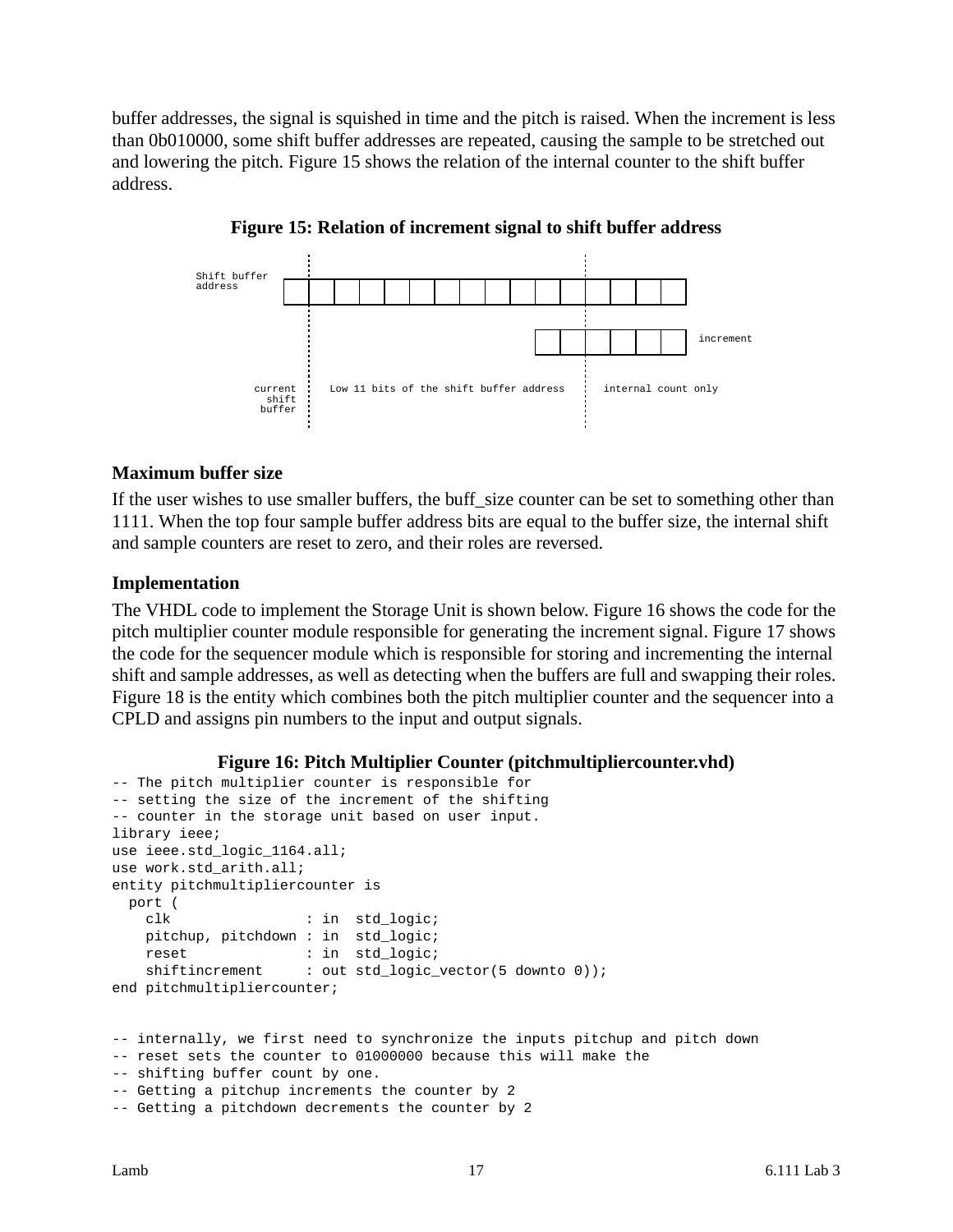```
-- perhaps in a later version, the counter will not overflow and reset
architecture timingarch of pitchmultipliercounter is
  signal int_count : std_logic_vector(5 downto 0);
   signal pu_d1, pu_d2, pu_sync : std_logic; -- signals for syncing pitch up
   signal pd_d1, pd_d2, pd_sync : std_logic; -- signals for syncing pitch down
begin
   process(clk)
   begin -- process
     if rising_edge(clk) then
       -- first do all of the synchronizing
       pu_d1 <= pitchup;
      pu_d2 \leq pu_d1;
       pd_d1 <= pitchdown;
       pd_d2 <= pd_d1;
       -- now, increment or decrement
      if (reset = '1') then
         int_count <= "010000";
      elsif (pu_sync = '1') then
         int_count <= int_count + 1;
      elsif (pd_sync = '1') then
         int_count <= int_count - 1;
       else
        int_count <= int_count;
       end if;
     end if;
   end process;
   -- synchronization so a long level only gives a pulse
  pu_sync \leq (pu_d1 and (not pu_d2));
  pd<sub>sync</sub> <= .pdf .pdf .pdf and (not pd_d2));
   -- pass out the internal counter with two zeros on it
   shiftincrement <= int_count;
```
end architecture timingarch;

#### **Figure 17: Sequencer (sequencer.vhd)**

```
-- this is the sequencer which contains all of the counters necessary to
-- address the RAM.
library ieee;
use ieee.std_logic_1164.all;
use work.std_arith.all;
entity sequencer is
  port (
    clk : in std_logic;
   shiftbuff : in std_logic; -1 address shift buffer
                                               -- 0 address sample buffer
    buff_size : in std_logic_vector(3 downto 0); -- max buffer size
   op_code : in std_logic; -- enable when 1
   count : in std_logic; -- count by one (only when op_code = 1)
    reset : in std_logic;
    increment : in std_logic_vector(5 downto 0);
    ram_addr : out std_logic_vector(11 downto 0));
```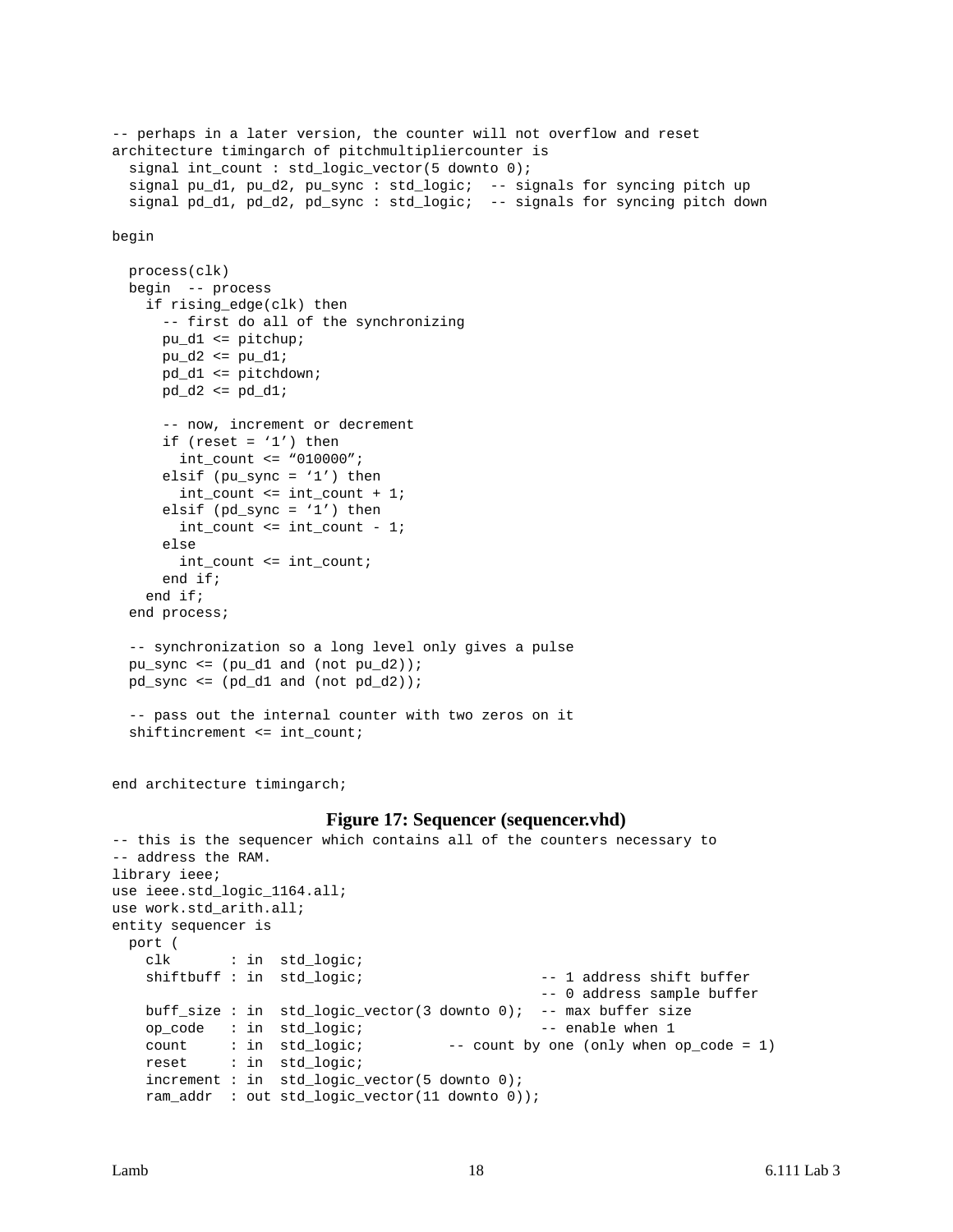```
end sequencer;
architecture timingarch of sequencer is
  signal sample_buffer : std_logic; -- the MSB of the sample buffer
                                            -- address
   signal samp_count : std_logic_vector(10 downto 0);
   signal shift_count : std_logic_vector(14 downto 0);
   signal shiftbuff_sync : std_logic; -- sync the shift buff from rom
begin
   process(clk)
   begin -- process
     if rising_edge(clk) then
       -- synchronize the shiftbuff signal
       shiftbuff_sync <= shiftbuff;
       -- if we are resetting, reset both counters to 0
      if (reset = '1') then
        samp_count <= (others => '0');
        shift_count <= (others =& '0'); sample_buffer <= '0';
       -- only do the rest if the MCU is asserting and count is asserted
      elsif (op_code = '1') and (count = '1') then
         -- if the sample buffer is full
        if samp_count = (buff_size & "1111111") then
           -- swap the two buffers
           sample_buffer <= not sample_buffer;
           -- reset both counters
          samp_count <= (others => '0');
          shift_count <= (others => '0');
         else
           -- increment sample counter;
          samp_count <= samp_count + 1;
           sample_buffer <= sample_buffer;
           -- if the shift counter is at the max size, reset to zero
          if shift_count(14 downto 4) = (buff_size & "1111111") then
             shift_count <= (others => '0');
           else
             shift_count <= shift_count + ("00000" & increment);
           end if;
         end if;
       end if;
     end if;
   end process;
   -- the ram address's high bit is the sample buffer when
   -- the shift buff is not asserted, and the high bit is not sample buffer
   -- when shift buff is asserted.
  - -- The bottom 11 address bits are the sample counter when swap buff is not
   -- asserted and they are the top 11 bits of the shift counter when shift buff
   -- is asserted.
   ram_addr <= (sample_buffer & samp_count)
                  when (shiftbuff_sync = '0') else
```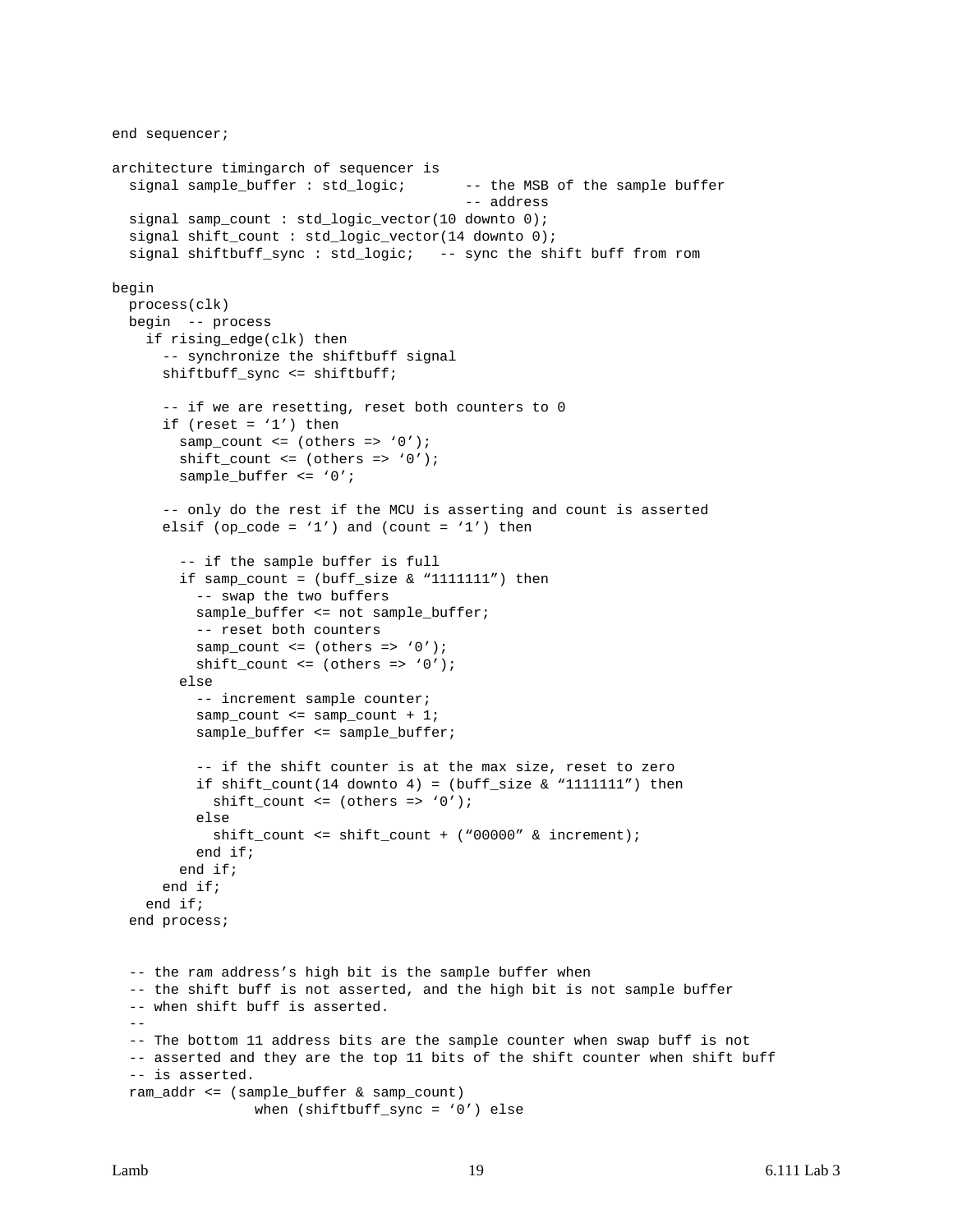((not sample\_buffer) & shift\_count(14 downto 4));

end architecture timingarch;

#### **Figure 18: Storage Unit (storageunit.vhd)**

```
-- This is the storage unit. It is used to address
-- a 12 bit RAM which is divided into 2 buffers, the sample
-- buffer and the shifting buffer.
library ieee;
use ieee.std_logic_1164.all;
use work.pitchmultipliercounter;
use work.sequencer;
entity storageunit is
  port (
    clk : in std_logic;
    pitch_up, pitch_down : in std_logic;
   reset : in std_logic;
    buff_size : in std_logic_vector(3 downto 0);
    op_code : in std_logic;
    count_enable : in std_logic;
    shift_buff : in std_logic;
    ram_addr : out std_logic_vector(11 downto 0));
    ATTRIBUTE pin_avoid of storageunit:entity is
-- these are all assuming the K1 kit connector is connected properly
-- " 1 2 11 21 22 32 42 43 44 53 63 64 74 83"& -- Vdd, Gnd, VPP
    " 12 19 73 "& -- These pins are the interconnect bus
                        -- for CPLD 2, 3, and 4. They are Serial I/O
                        -- pins for CPLD 1.
    " 13 "& -- This is I0-9. Can screw up the clock of C1. Be
                        -- careful when using this.
    " 23 62 65 "&
    " 14 35 41 51 72 " & -- Used by Programmer. No external connection.
    " 71 " & -- gnd
    " 12 19 73 " & -- cpld interconnect bus
    " 24 25 26 27 28 29 30 31 55 56 57 58 59 60 61 66 " & -- other cpld input/output
    " 3 4 5 6 8 9 15 16 17 18 67 68 69 71 " & -- rest of the L1 (and ground)
   " 79 80 81 82"; -- rest of L2-0 through L2-7
  attribute pin_numbers of storageunit:entity is
    "pitch_up:52 pitch_down:50 reset:54 " &
    "buff_size(0):75 buff_size(1):76 buff_size(2):77 buff_size(3):78 " &
    "op_code:70 " & -- op code is on L1-0
    "count_enable:10 " & -- count is on L1-7
    "shift_buff:7 " & -- shift_buff is on L1-4
   "ram_addr(0):33 ram_addr(1):34 ram_addr(2):36 ram_addr(3):37 " \& "ram_addr(4):38 ram_addr(5):39 ram_addr(6):40 ram_addr(7):45 " &
    "ram_addr(8):46 ram_addr(9):47 ram_addr(10):48 ram_addr(11):49";-- ram
                                                              -- addresses
                                                              -- are on A8-A19
```
end storageunit;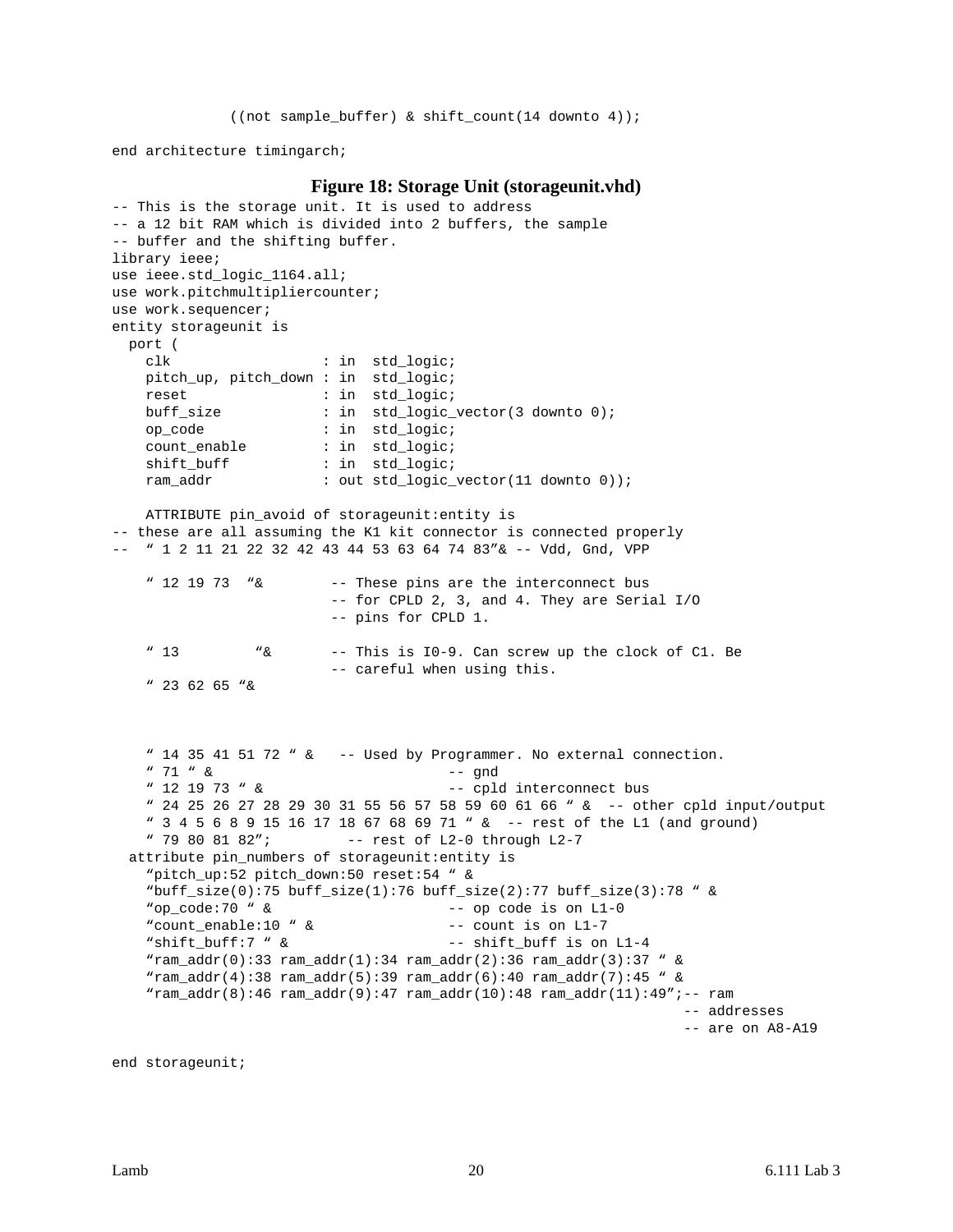```
architecture timingarch of storageunit is
   signal int_increment : std_logic_vector(5 downto 0);
begin
   PMC : pitchmultipliercounter
     port map (
      \begin{aligned}\n \text{clk} \quad \text{I} &\Rightarrow \text{clk}\,,\n \end{aligned} pitchup => pitch_up,
      pitchdown => pitch_down,
     reset => reset,
      shiftincrement => int_increment);
   SEQ : sequencer
     port map (
     clk => clk,
       shiftbuff => shift_buff,
       buff_size => buff_size,
       op_code => op_code,
 count => count_enable,
reset => reset,
       increment => int_increment,
       ram_addr => ram_addr);
```
end architecture timingarch;

# <span id="page-20-0"></span>**Accumulator and Output (Digital to Analog conversion)**

#### <span id="page-20-1"></span>**Overview**

<span id="page-20-2"></span>The Accumulator was the most difficult part of the pitch shifter to implement. The Accumulator is necessary to allow a mixture of both the original and the shifted signals to be outputted at the same time. The original design of the pitch shifter is shown in the left of Figure 19. As implemented, the original design could not be made to work. The right of Figure 19 shows the accumulator that was actually built and demonstrated.



#### **Figure 19: Accumulator block diagram**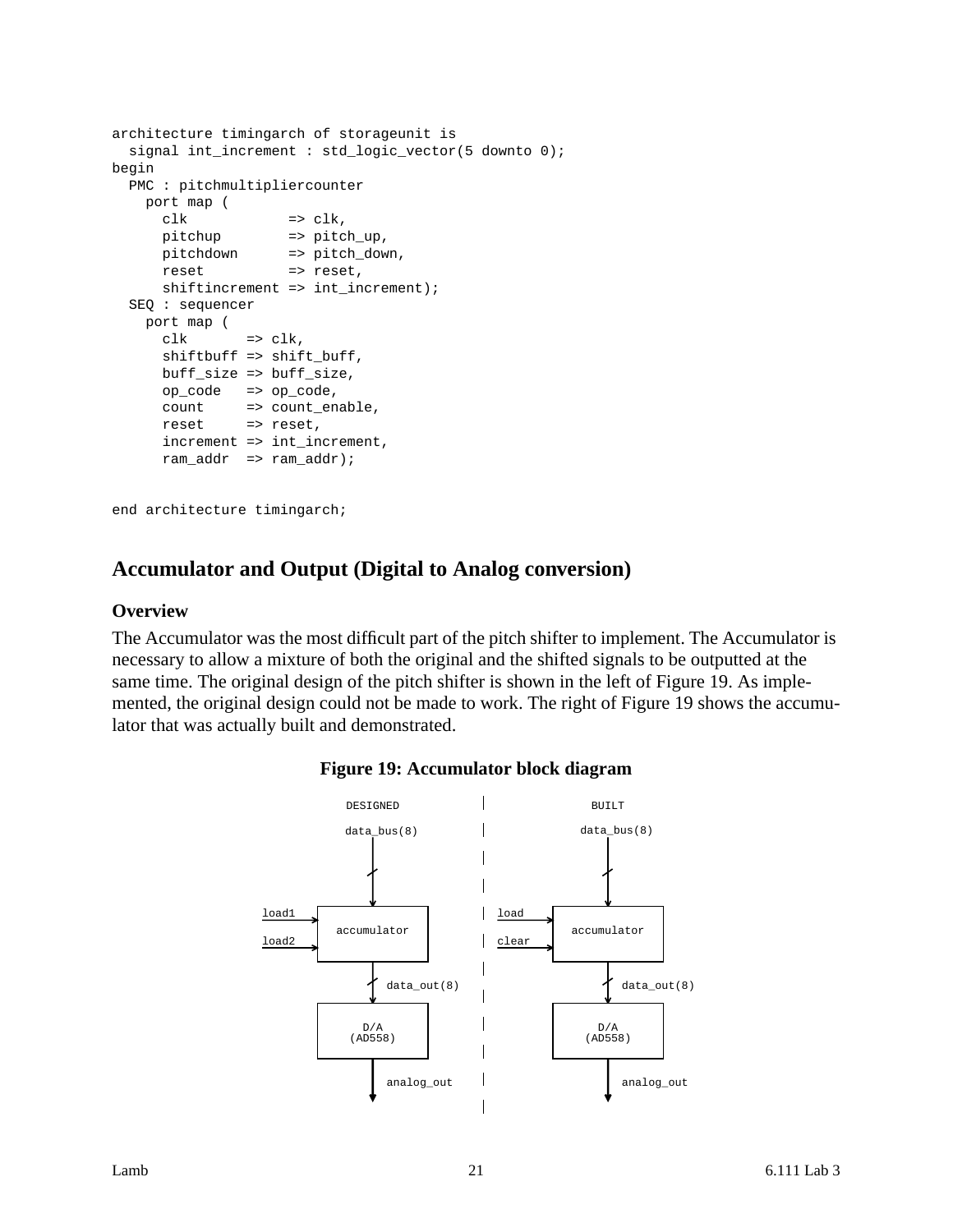### <span id="page-21-0"></span>**Original design**

<span id="page-21-1"></span>The original Accumulator design called for two independently loadable registers, whose output was averaged and sent to the D/A converter as shown in Figure 20. The original design was implemented in VHDL and synthesized on a Cypress 374I CPLD. The VHDL code is shown in Figure 21.

#### **Figure 20: Designed Accumulator**



#### **Figure 21: Accumulator VHDL(accumulator.vhd)**

```
-- This is the accumulator code for the
-- Helium Breath Lab3. The output is the
-- arithmetic average of two values
-- each of which is stored by asserting the
-- load1 or the load2 signals.
library ieee;
use ieee.std logic 1164.all;
use work.std_arith.all;
entity accumulator is
  port (
    clk : in std_logic;
    op_code : in std_logic;
   load : in std_logic;
    clear : in std_logic;
    data_bus : in std_logic_vector(7 downto 0);
    data_out : out std_logic_vector(7 downto 0));
```
ATTRIBUTE pin\_avoid of accumulator:entity is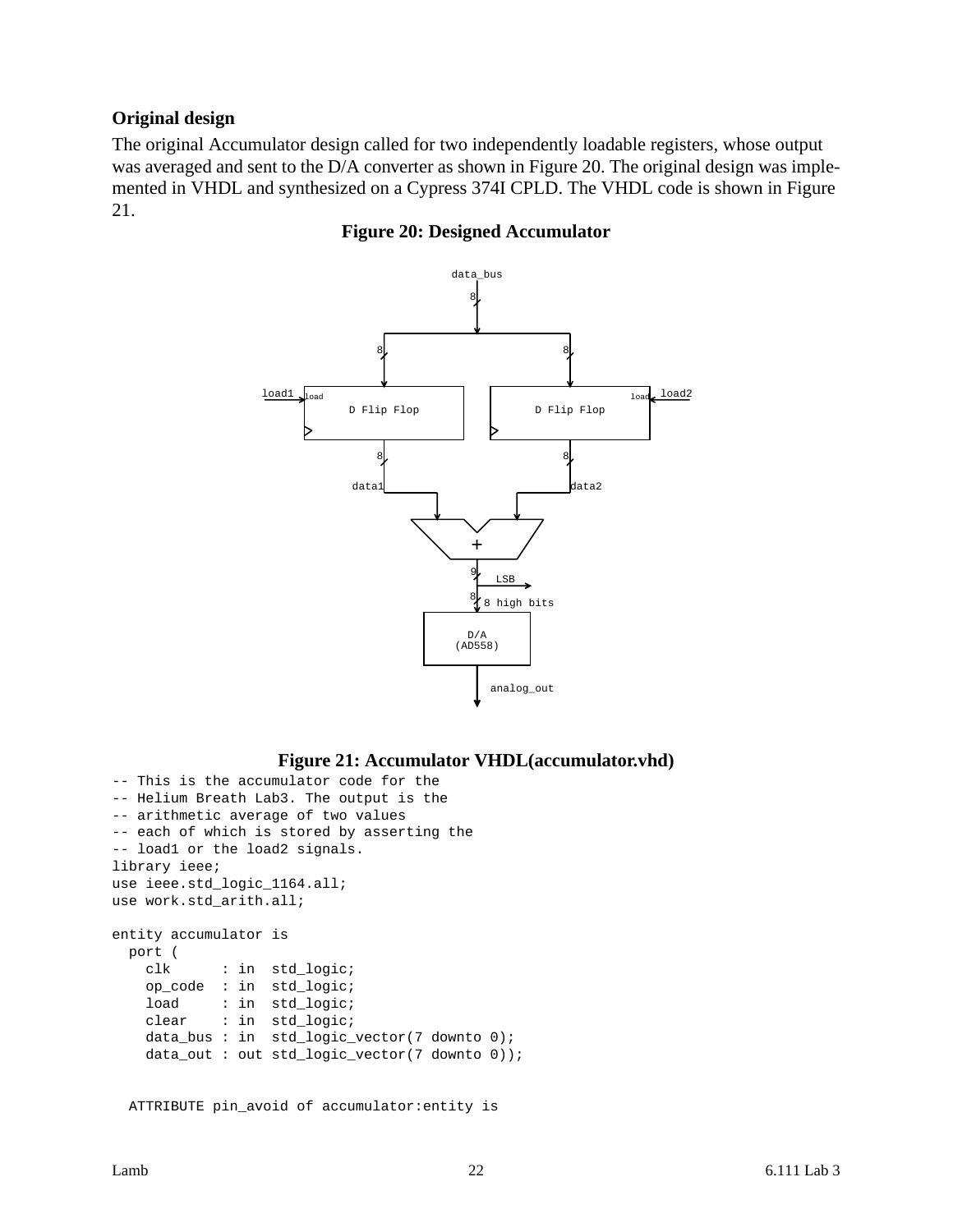```
-- these are all assuming the K1 kit connector is connected properly
-- " 1 2 11 21 22 32 42 43 44 53 63 64 74 83"& -- Vdd, Gnd, VPP
    " 12 19 73 "& -- These pins are the interconnect bus
                          -- for CPLD 2, 3, and 4. They are Serial I/O
                          -- pins for CPLD 1.
     " 13 "& -- This is I0-9. Can screw up the clock of C1. Be
                          -- careful when using this.
     " 23 62 65 "&
     " 14 35 41 51 72 " & -- Used by Programmer. No external connection.
     " 71 " & -- gnd
    " 12 19 73" \& -\text{cpld intercept bus} " 5 6 7 8 9 10 15 16 17 18 67 68 69 71 " & -- rest of the MCU data (L1-0
                                               -- through L1-15)
     " 33 34 36 37 38 39 40 45 46 47 48 49 50 52 54 " & -- data to/from other cpld
    " 75 76 77 78 79 80 81 82"; -- L2-0 through L2-7
   attribute pin_numbers of accumulator:entity is
     "load:3 clear:4 op_code:70 " &
     "data_out(0):24 data_out(1):25 data_out(2):26 data_out(3):27 " &
     "data_out(4):28 data_out(5):29 data_out(6):30 data_out(7):31 " &
     "data_bus(0):55 data_bus(1):56 data_bus(2):57 data_bus(3):58 " &
     "data_bus(4):59 data_bus(5):60 data_bus(6):61 data_bus(7):66";
end accumulator;
architecture timingarch of accumulator is
   -- result of adding the two data registers
   signal internal_sum : std_logic_vector(8 downto 0);
begin
   -- the outputs are combinational
   -- data out is the internal sum divided by 2
   data_out <= internal_sum(8 downto 1); -- chop off the lsb to divide by two
   process(clk, op_code, load, clear, data_bus)
   begin -- process
    if rising_edge(clk) then
     if (op_code = '1') and (clear = '1') then
         -- reset the counter
        internal_sum <= (others => '0');
      elsif (op_code = '1') and (load = '1') then
        -- increment with data
        internal_sum <= internal_sum + data_bus;
      else
        -- keep the same
        internal_sum <= internal_sum;
       end if;
     end if;
   end process;
```

```
end architecture timingarch;
```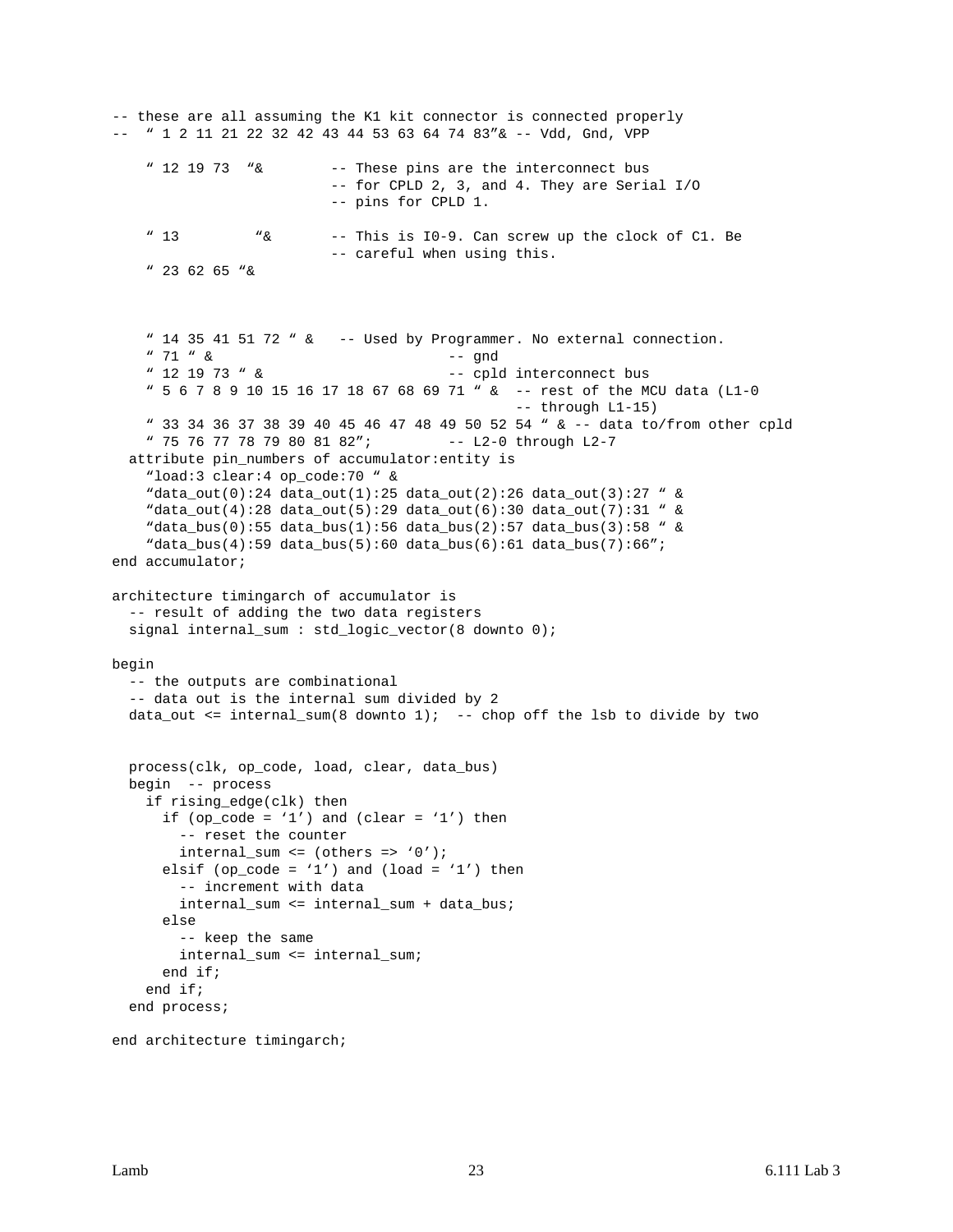### <span id="page-23-0"></span>**Implementation problems**

Despite a large amount of time spent trying to get the Accumulator to work, its behavior never matched the specification given in by the VHDL code. The reason for the discrepancy between description and operation was never ascertained. The discrepancy was the source of much confusion and anguish in the debugging process.

### <span id="page-23-1"></span>**Alternate design**

When it became clear that the original design could not be made to work, an alternate approach was undertaken. The alternate approach approximates the original accumulator design. The alternate Accumulator only has a single load signal which averages the current output with the current input to yield the new output. The output of the original design does not depend not on past signals as does the output of the alternate design, therefore the original design was a better. However, the approximate design could be implemented. The implemented Accumulator design is shown in Figure 22, and the VHDL code for the 22V10 8 bit register is shown in Figure 23.

<span id="page-23-2"></span>

### **Figure 22: Implemented Accumulator**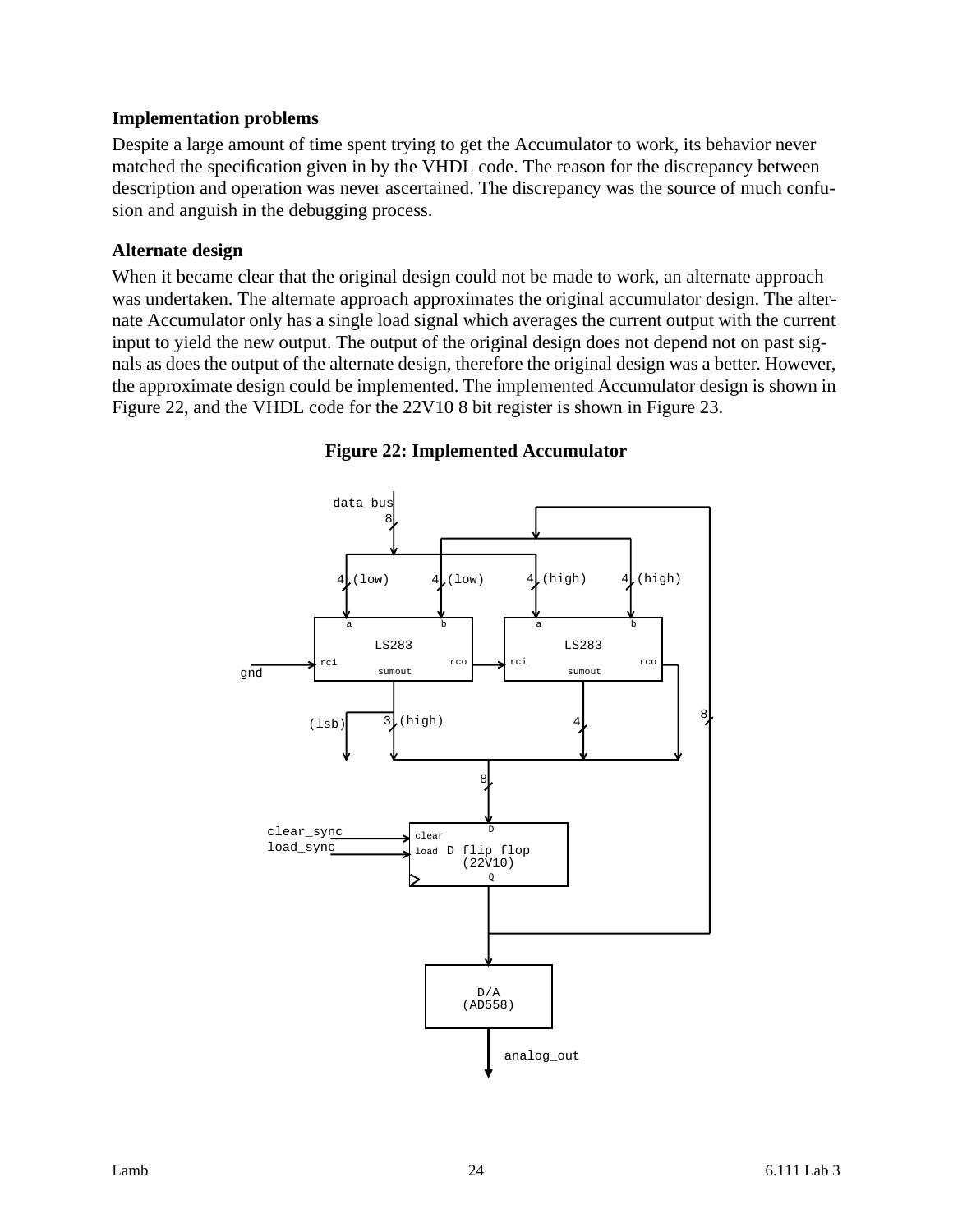```
Figure 23: VHDL code for 22V10 accumulator flip flop(8bitreg.vhd)
-- an 8 bit loadable, clearable register for a
-- 22V10. A 22V10 was used to make the wiring easier.
library ieee;
use ieee.std_logic_1164.all;
use work.std_arith.all;
entity reg8 is
  port (
    clk : in std_logic;
    clear : in std_logic;
   load : in std_logic;
    data_in : in std_logic_vector(7 downto 0);
     data_out : out std_logic_vector(7 downto 0));
   attribute pin_numbers of reg8:entity is
     "clk:1 " &
     "clear:2 " &
     "load:3 " &
     "data_in(0):4 data_in(1):5 data_in(2):6 data_in(3):7 " &
     "data_in(4):8 data_in(5):9 data_in(6):10 data_in(7):11 " &
     "data_out(0):23 data_out(1):22 data_out(2):21 data_out(3):20 " &
     "data_out(4):19 data_out(5):18 data_out(6):17 data_out(7):16";
end reg8;
architecture timingarch of reg8 is
   signal int_data : std_logic_vector(7 downto 0);
begin
  process (clk, clear)
  begin -- process lk
    if rising_edge(clk) then
       if clear = '1' then
       int_data <= (others =& '0');
       elsif load = '1' then
        int_data <= data_in;
       else
        int_data <= int_data;
       end if;
    end if;
   end process;
   data_out <= int_data;
end architecture timingarch;
```
# <span id="page-24-0"></span>**Timing**

# <span id="page-24-1"></span>**External Synchronization**

The external control signals from the MCU to the RAM, to the Accumulator, and to the A/D were synchronized using the scheme shown in Figure 24. The assertion logic presented in Figure 24 does not assert the output signals if the opcode is 0 (jumps) and it holds the asserted signal for the whole of the following clock cycle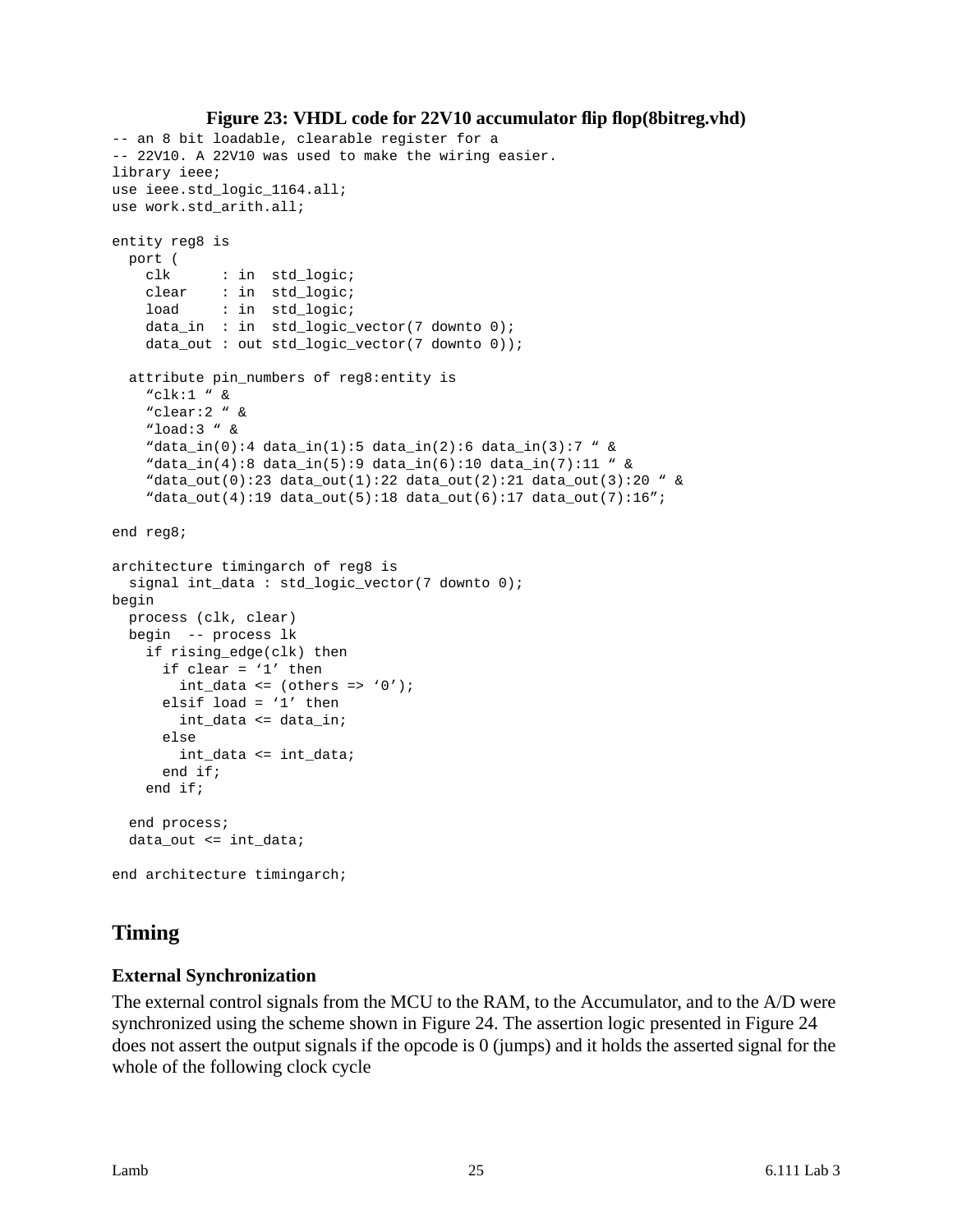<span id="page-25-1"></span>

#### **Figure 24: External synchronization circuit**

The extra synchronization circuitry was necessary for two reasons. First, both the output from the program counters (74LS163, see Figure 10) and the output from the PROMs is glitchy. To avoid problems with glitches on the control signals, the PROMs are only enabled for the last half of the clock cycle. The rest of the pitch shifter only looks at the values of the control lines at the rising edge of the next clock cycle, so the synchronization circuitry holds the asserted signal for the next clock cycle.

The second reason that the circuitry in Figure 24 is necessary is that if the MCU is jumping to a new address, the address is contained in the same bits of the 16 bit instruction as the assert signals. The synchronization circuit forces the output signals to 0 if the opcode indicates that a jump is occurring (opcode  $= 0$ ) by tieing the n\_reset pit to the opcode.

#### <span id="page-25-2"></span><span id="page-25-0"></span>**RAM timing**



#### **Figure 25: 6264 RAM timing**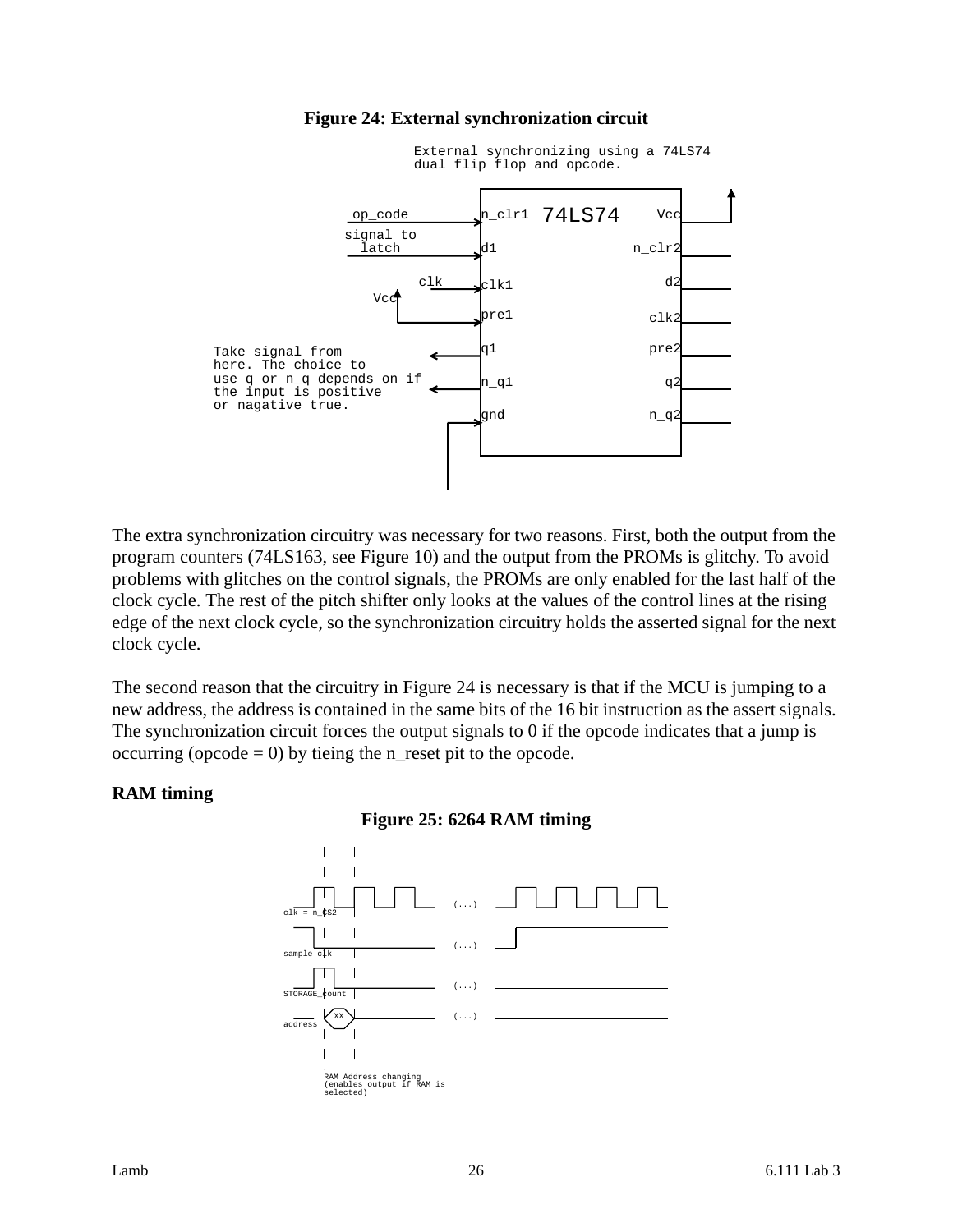Although the 6264 RAM is advertised as a static RAM, if the address lines change while the RAM is active (CS1 high and n\_CS2 low), the I/O pins suddenly drive the bus regardless of the state of the output enable (n\_WE) signal. Originally unaware of this subtly, the design called for the RAM to always be enabled by wiring the CS1 pin high and the N\_CS2 pin low. After observing unaccounted behavior from the RAM and re-reading the lab 2 handout, the n\_CS2 pin was wired to the clock. The RAM therefore was active only for the last half of each clock cycle. Enabling the RAM on the last half of the clock cycle gave the address lines time to stabilize before enabling the RAM. Figure 25 shows the eventual RAM timing that was used.

# <span id="page-26-0"></span>**Debugging Strategy and Experience**

Implementing lab 3 involved two painful but separate experiences. Both experiences could have been significantly more painful had the design been more complex. In addition, debugging was aided by implementing the pitch shifter one module at a time. Each module was thoroughly tested before the next module was implemented. By building one module at a time, the possible source of errors were kept to a minimum.

### <span id="page-26-1"></span>**MCU checkoff: make a detailed diagram**

Provided with lab 3 was a simple MCU program and assertion logic which caused lights to blink in a particular order. This program was supplied to give an indication that the MCU was working properly before the other modules of the pitch shifter were implemented. Figure 26 shows the specification file for this test program. Figure 27 shows the assembly code for the test program, and Figure 28 shows the VHDL code for the assertion logic. All three files were provided by the 6.111 staff.

The MCU was built without the aid of detailed wiring diagrams with pin number. While the MCU eventually worked, several wiring mistakes were made that were hard to track down. When implementing the rest of the system, detailed diagrams were made *before* wiring. Because of these wiring diagrams (attached), very few wiring mistakes were made in the rest of the pitch shifter.

#### **Figure 26: MCU test specification file (mcutest.sp)**

```
\frac{1}{2} mcutest.sp \frac{1}{2} mutest.sp
/* assembler spec for debugging and testing of 163-based MCU */
4 * created 2-26-98 */
/* (adapted from mcu.sp for AM29C10A-based MCU) */
/****************************************************************/
/* Instruction Word Organization: */
%/* conditional branches \frac{1}{4} 0cccxxxx aaaaaaaa */<br>/* unconditional branches 0111xxxx aaaaaaaa */
/* unconditional branches 0111xxxx aaaaaaaa */
/* assertion statements 1sssssss ssssssss */
\frac{1}{x} where c = status selection \frac{x}{x}\frac{1}{x} a = alternative address, i.e. jump address \frac{x}{x}/* s = assertion signals */
/****************************************************************/
op <15:0>; /* Indicates the available bits */
address op <7:0>; /* Indicates bit locations for addresses */
value op <7:0>;
```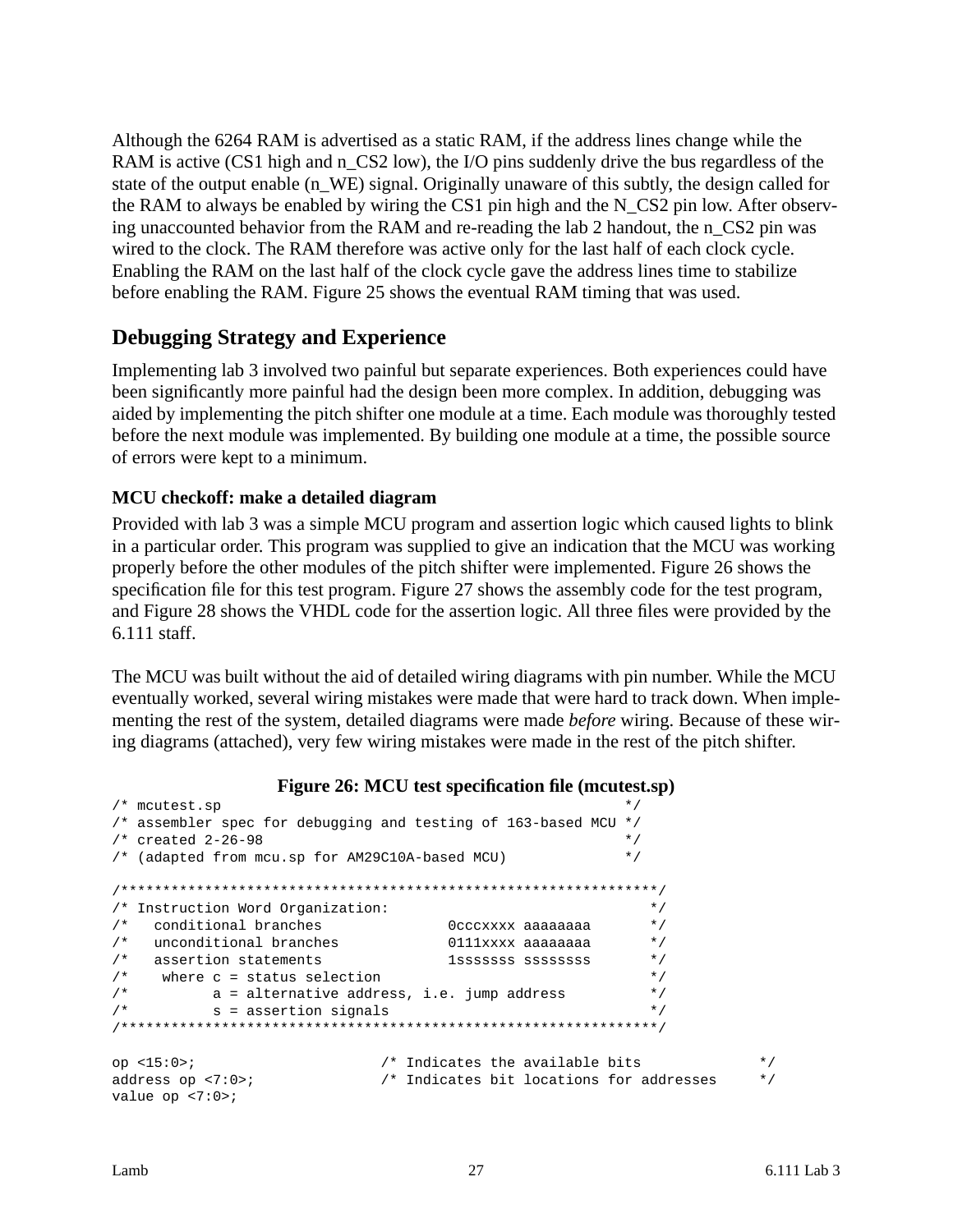```
/*
  * There is nothing magic about upper case.
  * You may change things to lower case as you wish.
  * Remember, the assembler maps all characters to lower case anyway!
  */
/*
  * Instruction set for your MCU
  */
CJMPop<15>=%b0;/* Conditional JuMP */
JMPop<15:12>=%b0111;/* unconditional JuMP */
ASSERTop<15>=%b1;/* unconditional ASSERT */
/* These are defined so that you may use them to make your code more
 * readable. Their use is not required. */
IF nop;
THEN nop;
TRUE op<14:12>=%b111; /* This causes the 151 to output true */
RESETop<15:0>=%b0111000000000000;
/* Assertions */
CLRLEDSop<1>=1;
LED0op<4>=1;
LED1op<5>=1;
LED2op<6>=1;
LED3op<7>=1;LED4op<8>=1;LED5op<9>=1;LED6op<10>=1;
LED7op<11>=1;
/*
  * Status signals: Switches and frequency divider output OSC
  * Make sure that all status signals that change during mcu operation
  * are synchronized to the system /CLK
  */
S0 		 op<14:12>=0;
S1 op<14:12>=1;
S2 op<14:12>=2;
S3 op<14:12>=3;
S4 op<14:12>=4;S5 op<14:12>=5;
OSC op<14:12>=6;
```
#### **Figure 27: MCU test assembly code (mcutest.as)**

```
\frac{1}{x} mcutest.as \frac{x}{x}/* assembler code for debugging and testing of 163-based MCU */
/* created 2-26-98 */
/* (inspired by mcu.as for AM29C10A-based MCU) */
```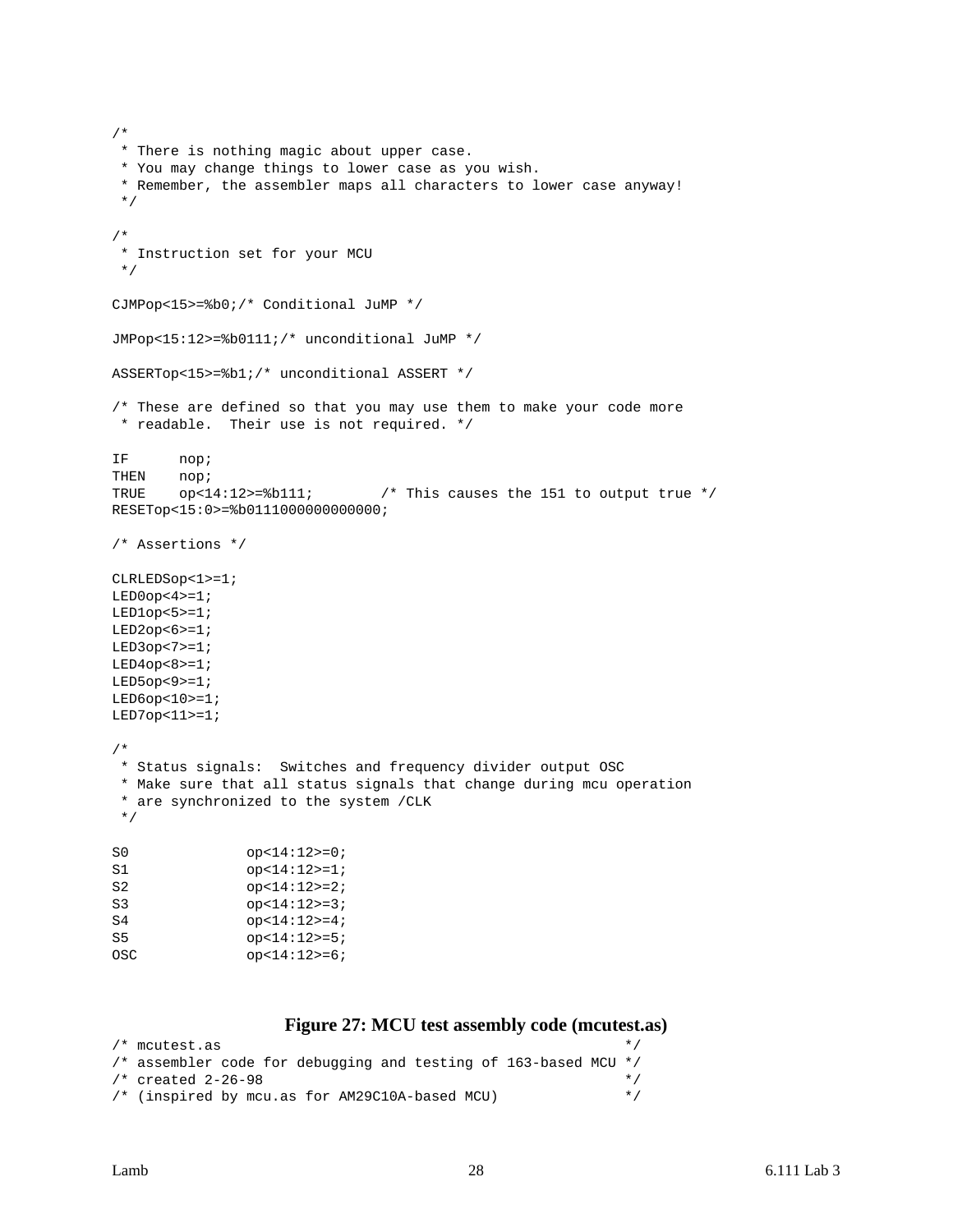# SPEC\_FILE = mcutest.sp; /\* This statement is required at the beginning of the ASSEM\_FILE. It tells where the SPEC FILE can be found. \*/ # LIST\_FILE = mcutest.lst; /\* This statement specifies the name for the assembler listing file. If not included, no listing will be created \*/ # MASK\_COUNT = 8; /\* This statement is required to mask out 8 bits of the 16 bit op-code to produce 2 PROM files. Use with the 'assem16to8' command. \*/ # SET\_ADDRESS = 0; /\* This statement tells the program at what address to start assembling. The address given is a hexadecimal number. \*/ # LOAD ADDRESS = 100;  $\overline{\phantom{a}}$  /\* This statement, if used AFTER the SET\_ADDRESS statement, determines the beginning PROM address for the program image. The address is in HEX. \*/

/\* To execute this code, you should use the PAL file mcutest.pal. \*Beware!\* The code has been placed in memory starting at HEX 100 so you can use the same EPROMs for the debugging code as well as your regular code. Wire address bit A8 of your EPROMs to +5 (or connect it to one of your switches) to execute this code. Check the pal file, mcutest.pal, and the specification file, mcutest.sp, to determine wiring from the EPROMs to the PAL.

The OSC input to the multiplexer is reference frequency which tells the LEDs how fast to blink. Any frequency within the range of about 10 to 20 Hz should work well. You should generate this frequency by completing the mcutest.vhd file to create a counter which divides your sampling clock by some appropriate amount. Then toggling the sampling frequency selector switch will change the blink rate of the lights.

If nothing works, hook up your logic analyzer and follow the addresses being executed. Use the mcu.lst file to follow the flow of instructions and to see exactly what should be on the prom outputs and the sequencer inputs. Check to see that the 163s are getting the correct opcode at their LD inputs. If the opcode is a JMP, are the 163s getting the correct branch address at their ABCD inputs? Do they load that address on the next rising edge? \*/

/\* Begin debugging code \*/

|  |               | START: ASSERT CLRLEDS; /* Test to see if program counter increments*/ |
|--|---------------|-----------------------------------------------------------------------|
|  | ASSERT;       | /* If PC does not increment, test to see */                           |
|  | JMP LOC4;     | /* that EnT and EnP of the 163s are wired high */                     |
|  | FAIL1: RESET; | /* If code reaches here, then test your $*/$                          |

/\* The following lines of code attempt to check each bit of the branch address individually. As each bit is checked, we turn on the corresponding LED. We try to branch to addresses 4, 8, 16, 32, 64, and 128. Address 67 takes care of bits 0 and 1. The code at PROC1 doesn't get executed until after all these tests pass. \*/

LOC4:ASSERT LED2;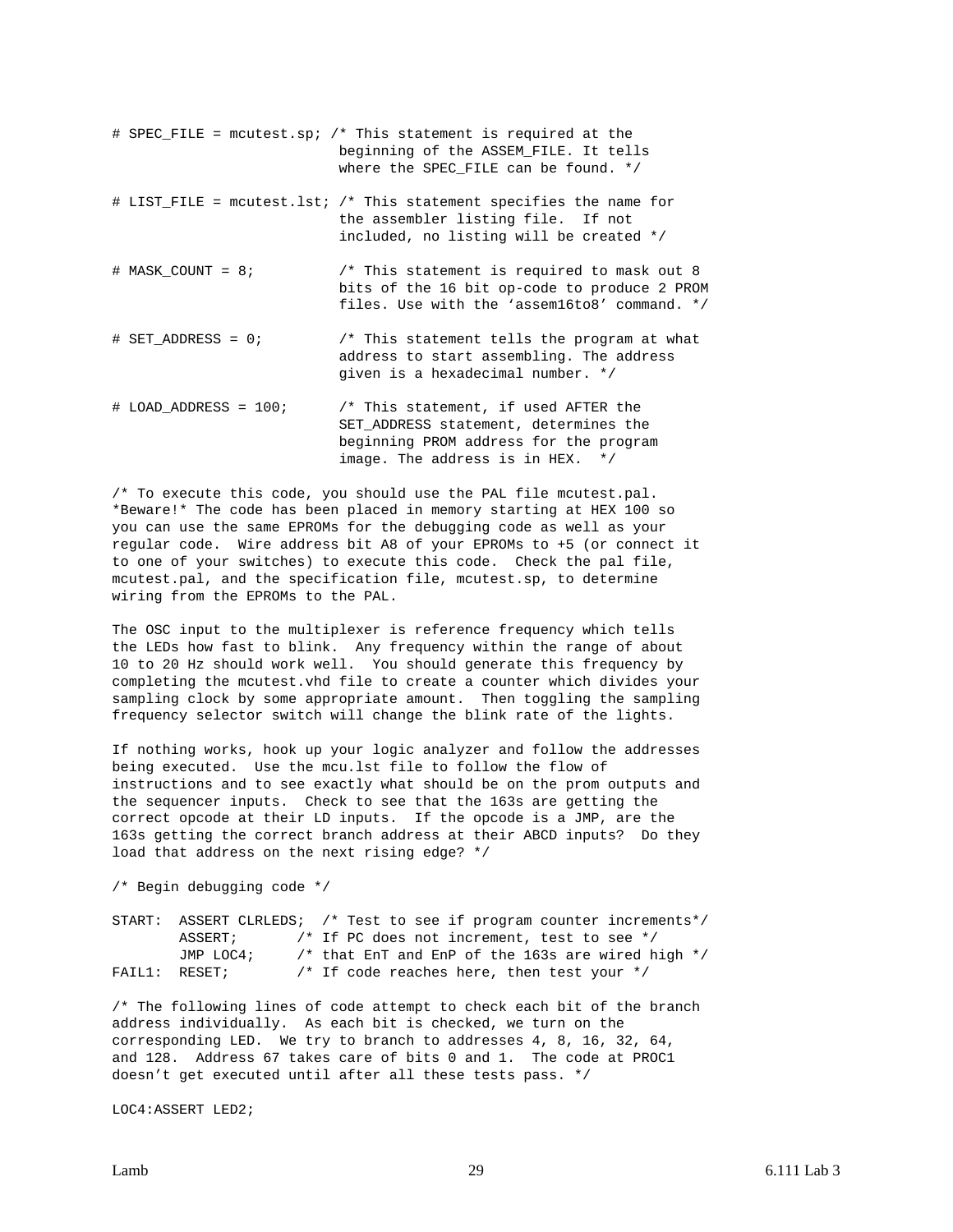JMP LOC8; RESET; ASSERT; LOC8:ASSERT LED3; JMP LOC16; RESET; RESET;RESET;RESET;RESET; RESET; LOC16:ASSERT LED4; JMP LOC32; RESET; RESET;RESET;RESET;RESET; RESET;RESET;RESET;RESET; RESET;RESET;RESET;RESET; RESET; LOC32:ASSERT LED5; JMP LOC64; RESET; RESET;RESET;RESET;RESET; RESET;RESET;RESET;RESET; RESET;RESET;RESET;RESET; RESET;RESET;RESET;RESET; RESET;RESET;RESET;RESET; RESET;RESET;RESET;RESET; RESET;RESET;RESET;RESET; RESET; LOC64:ASSERT LED6; JMP LOC67; RESET; LOC67:ASSERT LED0 LED1; JMP LOC128; RESET;RESET;RESET;RESET; RESET;RESET;RESET;RESET; RESET;RESET;RESET;RESET; RESET;RESET;RESET;RESET; RESET;RESET;RESET;RESET; RESET;RESET;RESET;RESET; RESET;RESET;RESET;RESET; RESET;RESET;RESET;RESET; RESET;RESET;RESET;RESET; RESET;RESET;RESET;RESET; RESET;RESET;RESET;RESET; RESET;RESET;RESET;RESET; RESET;RESET;RESET;RESET; RESET;RESET;RESET;RESET; RESET;RESET;RESET; LOC128:ASSERT LED7; /\* The fun stuff begins here. \*/ /\* When we get to this point for the first time after a reset, and all switches are off, all 8 LEDs should be lighted. If not, we shouldn't have gotten to this point anyway. But the problem probably lies in the branch address wires from the EPROMs to the 163s. \*/ /\* We wait here for a switch. \*/ BEGIN:CJMP S5 PROC2;/\* If Switch 5 = 0 then execute PROC 1  $*/$ JMP PROC1;/\* Otherwise execute PROC 2 \*/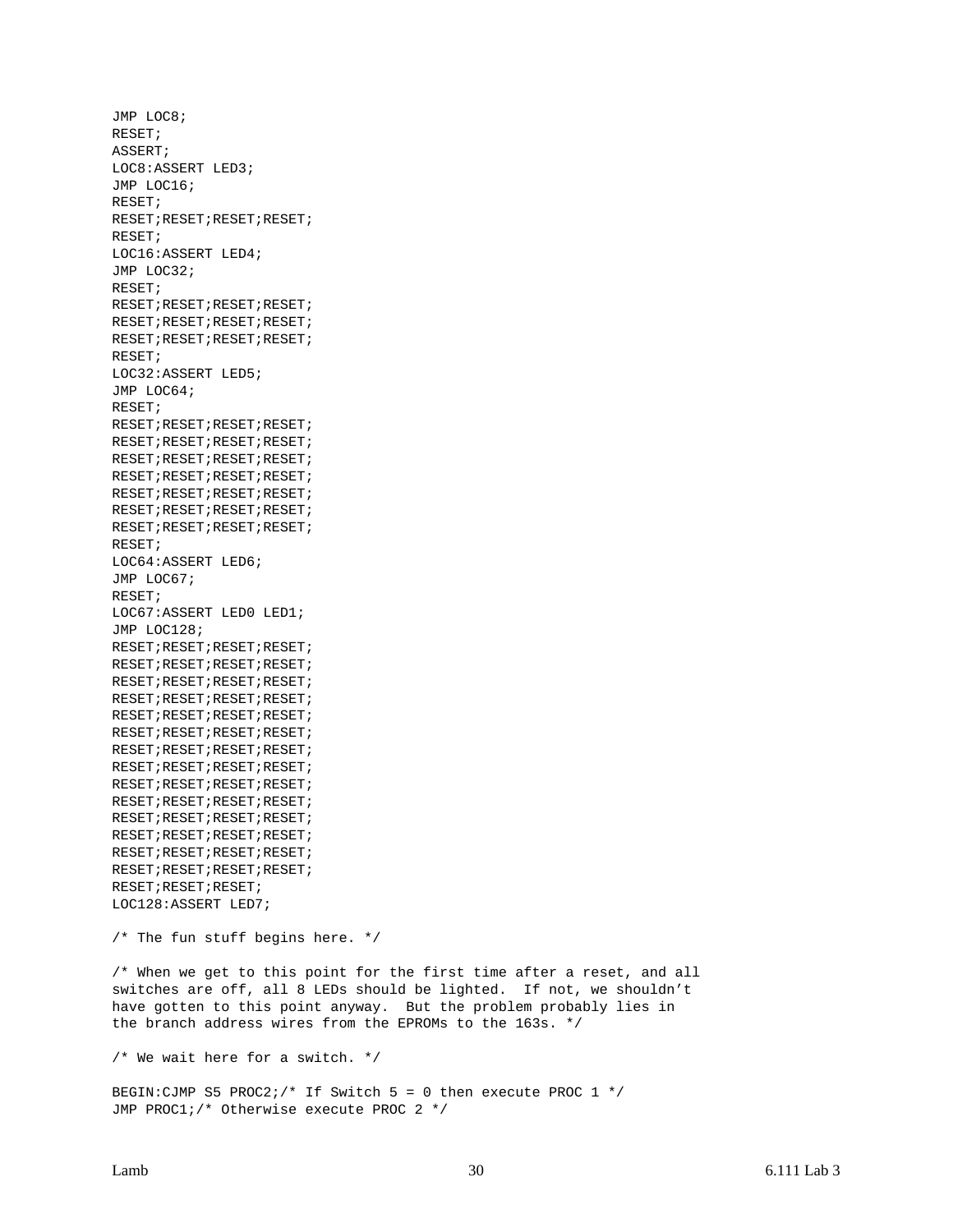/\* Proc two causes the LEDs to display a "roving eye". Switch 1 controls the right-moving half of the eye and switch 0 controls the left-moving half. Switch 4 controls the speed. \*/ PROC2:CJMP S1 RIGHT; JMP TESTLEFT; /\* A right-moving roving eye \*/ RIGHT:ASSERT CLRLEDS LED7; WAIT7A:CJMP OSC WAIT7B; JMP WAIT7A; WAIT7B:CJMP OSC WAIT7B; DO6R:ASSERT CLRLEDS LED6; WAIT6A:CJMP OSC WAIT6B; JMP WAIT6A; WAIT6B:CJMP OSC WAIT6B; DO5R:ASSERT CLRLEDS LED5; WAIT5A:CJMP OSC WAIT5B; JMP WAIT5A; WAIT5B:CJMP OSC WAIT5B; DO4R:ASSERT CLRLEDS LED4; WAIT4A:CJMP OSC WAIT4B; JMP WAIT4A; WAIT4B:CJMP OSC WAIT4B; DO3R:ASSERT CLRLEDS LED3; WAIT3A:CJMP OSC WAIT3B; JMP WAIT3A; WAIT3B:CJMP OSC WAIT3B; DO2R:ASSERT CLRLEDS LED2; WAIT2A:CJMP OSC WAIT2B; JMP WAIT2A; WAIT2B:CJMP OSC WAIT2B; DO1R:ASSERT CLRLEDS LED1; WAIT1A:CJMP OSC WAIT1B; JMP WAIT1A; WAIT1B:CJMP OSC WAIT1B; TESTLEFT: CJMP S0 LEFT; JMP RETURN2; /\* A left-moving roving eye \*/ LEFT:ASSERT CLRLEDS LED0; WAIT0C:CJMP OSC WAIT0D; JMP WAIT0C; WAIT0D:CJMP OSC WAIT0D; DO1L:ASSERT CLRLEDS LED1; WAIT1C:CJMP OSC WAIT1D; JMP WAIT1C; WAIT1D:CJMP OSC WAIT1D;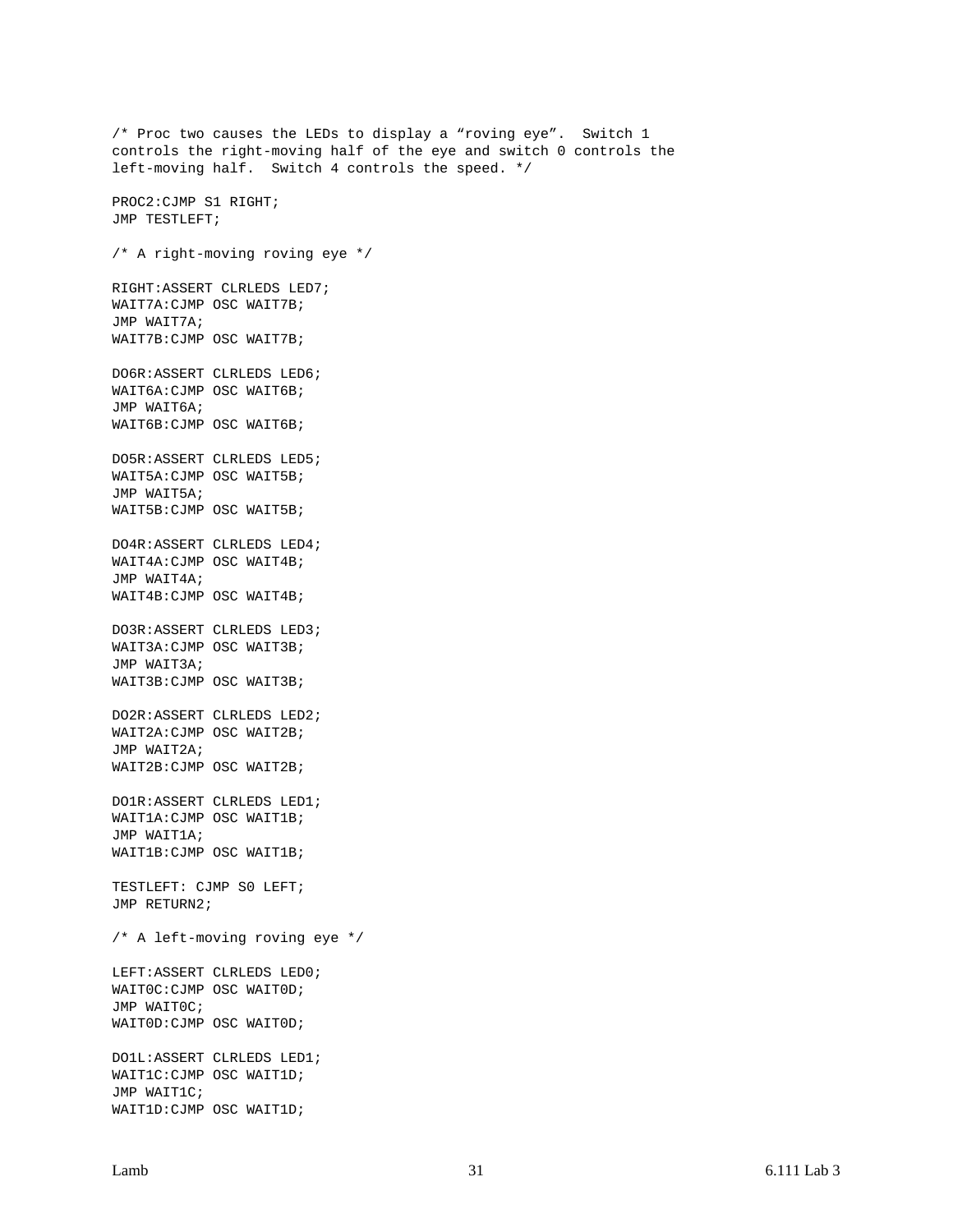DO2L:ASSERT CLRLEDS LED2; WAIT2C:CJMP OSC WAIT2D; JMP WAIT2C; WAIT2D:CJMP OSC WAIT2D; DO3L:ASSERT CLRLEDS LED3; WAIT3C:CJMP OSC WAIT3D; JMP WAIT3C; WAIT3D:CJMP OSC WAIT3D; DO4L:ASSERT CLRLEDS LED4; WAIT4C:CJMP OSC WAIT4D; JMP WAIT4C; WAIT4D:CJMP OSC WAIT4D; DO5L:ASSERT CLRLEDS LED5; WAIT5C:CJMP OSC WAIT5D; JMP WAIT5C; WAIT5D:CJMP OSC WAIT5D; DO6L:ASSERT CLRLEDS LED6; WAIT6C:CJMP OSC WAIT6D; JMP WAIT6C; WAIT6D:CJMP OSC WAIT6D; RETURN2: ASSERT CLRLEDS; JMP BEGIN; /\* Proc 1 allows you to turn on and off leds 0 through 4 using the corresponding switches \*/ PROC1:CJMP S0 LIGHT0; /\* This checks LEDs 0 -> 4. Each LED can \*/ JMP CHECKS1;/\* be turned on or off independently \*/ LIGHT0: ASSERT CLRLEDS LED0; CHECKS1:CJMP S1 LIGHT1; JMP CHECKS2; LIGHT1: ASSERT CLRLEDS LED1; CHECKS2:CJMP S2 LIGHT2; JMP CHECKS3; LIGHT2: ASSERT CLRLEDS LED2; CHECKS3:CJMP S3 LIGHT3; JMP CHECKS4; LIGHT3: ASSERT CLRLEDS LED3; CHECKS4:CJMP S4 LIGHT4; JMP RETURN1; LIGHT4: ASSERT CLRLEDS LED4; RETURN1: JMP BEGIN;

#### **Figure 28: MCU test assertion logic (mcutest.vhd)**

<span id="page-31-0"></span>-------------------------------------------------------------- -- mcutest.vhd --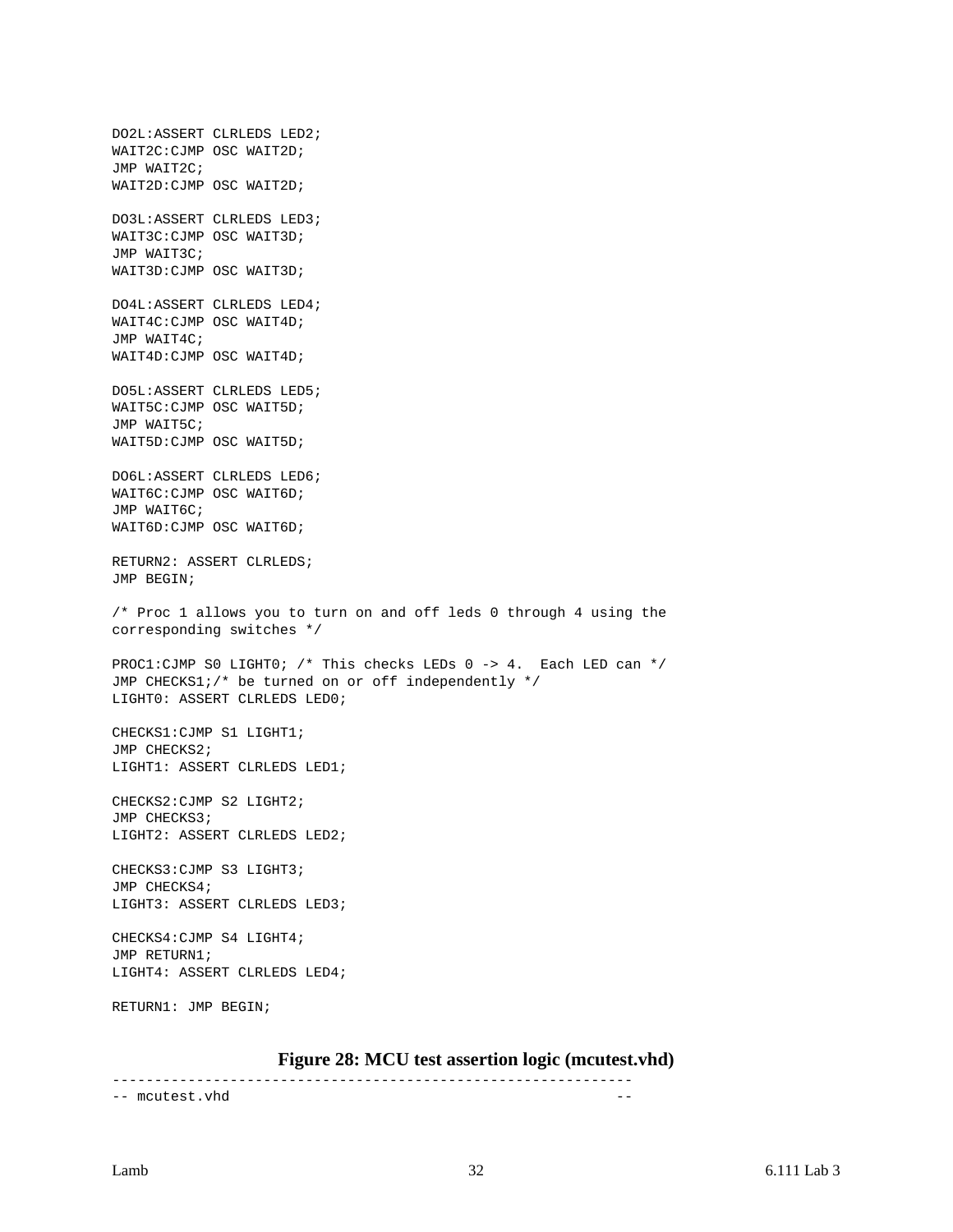```
-- VHDL code for debugging and testing of 163-based MCU --
-- and getting your feet wet with a CPLD and the programmer --
-- created 3-7-98 ------------------------------------------------------------------
-- We have provided you with the headers and entity
-- declaration for a counter. You should design this counter --
-- to take as input your sampling frequency signal and produce --
- a signal in the range 10-20 Hz on the osc output. The --- osc signal is a conditon input to your MCU which controls --
-- the blink rate of the LEDs in the MCU checkoff.
-- This is intended to be a fairly simple exercise in VHDL --
-- and should only require a few lines of code. Talk to a --
-- TA or a friend if you don't see how to do it.
-----------------------------------------------------------------
library ieee;
use ieee.std_logic_1164.all;
use work.std_arith.all;
entity mcutest is
  port (sampclk : in std_logic; --This is the sampling clock
        osc : out std_logic); --This is a 10-20 Hz signal
                                 --which you should produce
  attribute pin_numbers of mcutest:entity is
    "osc:22";
end mcutest;
architecture archmcutest of mcutest is
  signal int_cnt : std_logic_vector(8 downto 0);
  signal int_osc : std_logic;
begin
  process(sampclk)
  begin -- process
    if rising_edge(sampclk) then
     int_cnt \leq int_cnt + 1; if int_cnt = "000000000" then
        -- flip the values of internal oscillator when
        -- we have counted all the way around
        int_osc <= not int_osc;
      end if;
    end if;
  end process;
  -- change osc when the output is all ones
  osc <= int_osc;
end architecture archmcutest; --"architecture" is optional; for clarity
```
#### <span id="page-32-0"></span>**Accumulator: VHDL is not your friend**

The VHDL code provided for the original Accumulator design is very simple and should have worked. Instead, it cost a day of debugging time to realize that it did not. It is suspected that the problem arose because the Accumulator and Storage Unit were placed on separate CPLDs and a signal conflict occurred. The suspicion has not been verified, and is suspect itself because The Storage Unit worked correctly. After checking all of the other modules comprising the pitch shifter, the Accumulator VHDL code was compiled with different options. The Accumulator still did not work as intended, but it behaved differently, leading to the conclusion that something was